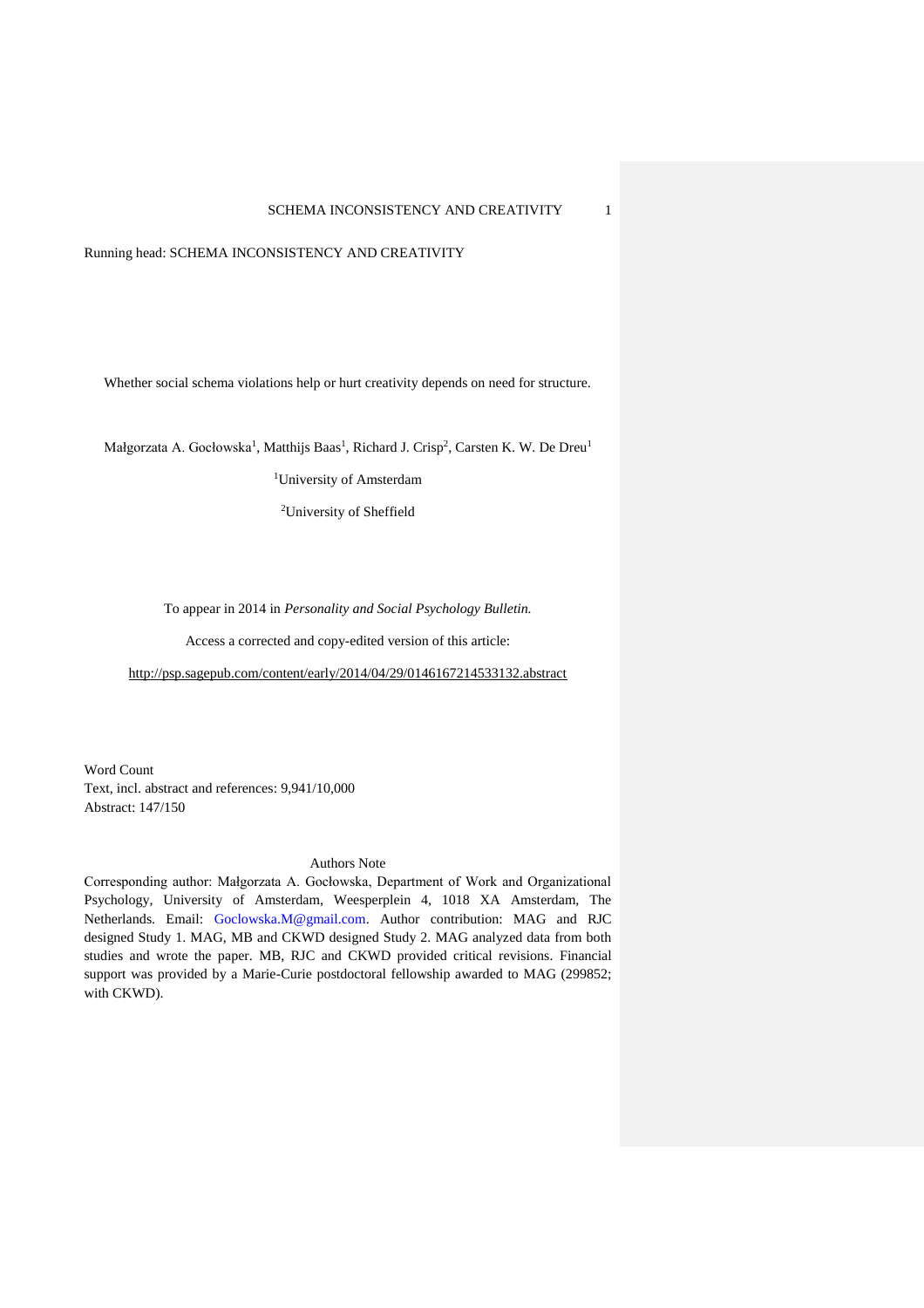#### **Abstract**

Although people and events that disconfirm observers' expectancies can increase their creativity, sometimes such social schema violations increase observers' rigidity of thought and undermine creative cognition. Here we examined whether individual differences in the extent to which people prefer structure and predictability, determine whether social schema violations facilitate or hamper creativity. Participants in Study 1 formed impressions of a schema-inconsistent female mechanic (vs. a schema-consistent male mechanic). Following schema-inconsistent rather than consistent information, participants low (high) in need for structure showed better (impeded) creative performance. Participants in Study 2 memorized a series of images in which individuals were placed on a schema-inconsistent (vs. consistent) background (e.g., an Eskimo on the desert vs. on a snowy landscape). Following schemainconsistent imagery participants low (high) in need for structure increased (decreased) divergent thinking.

Keywords: social diversity, information processing, motivation, stereotypes, innovation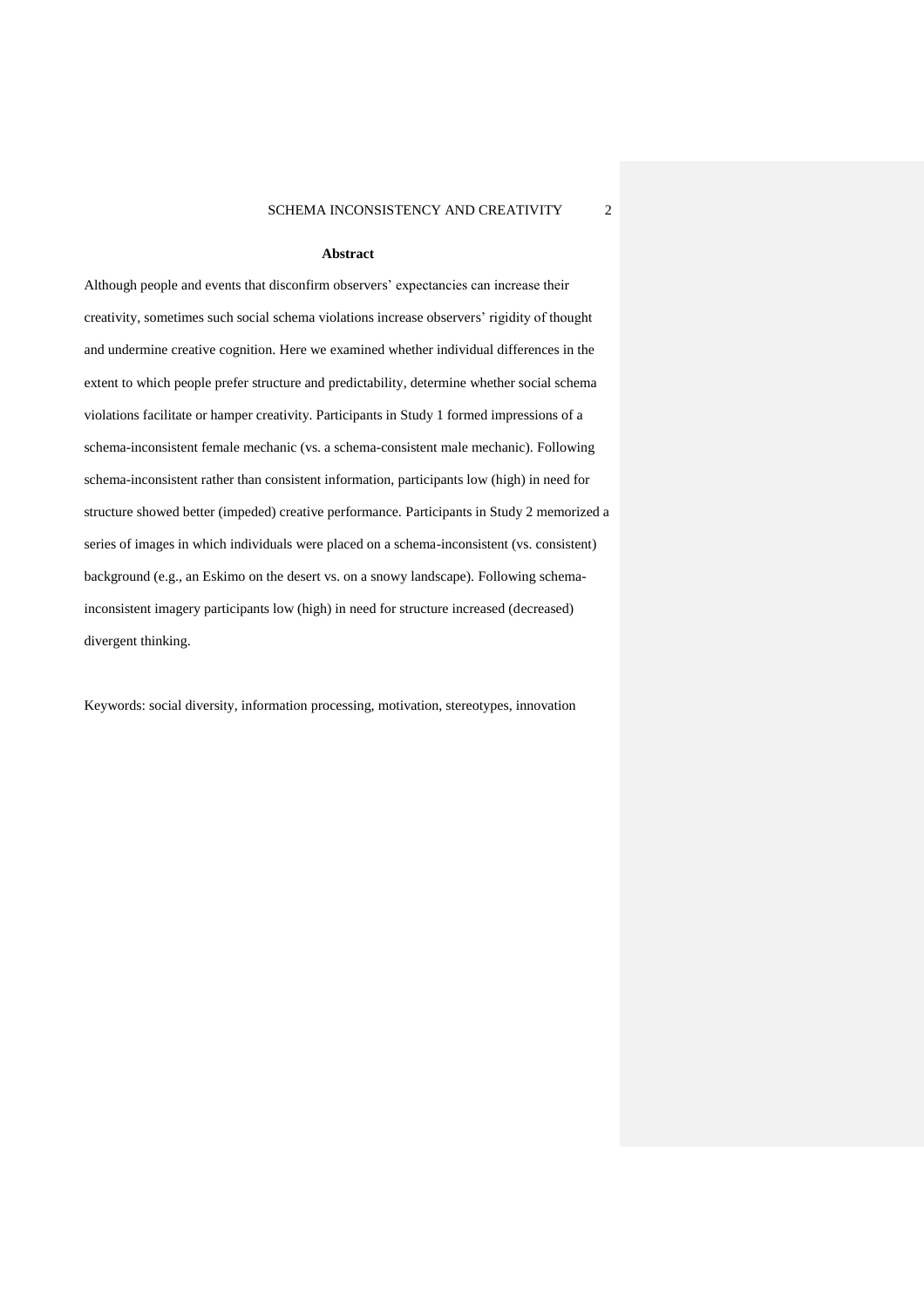Creativity is essential to personal and professional success, and critical for tackling problems, fostering change, and innovation. Creative thinking allows people to produce lifesaving technologies and medical applications, sustainable and environmentally friendly energy usage, and to manage economic downturn and promote economic prosperity. Psychologists agree that encouraging creativity and innovation is universally valued for individuals, groups and organizations (Amabile, 1983). But are there broader social conditions that promote creativity; and if there are, how can we understand individuals' psychological reaction to those conditions?

An intriguing development in this field suggests that creativity can be enhanced in response to environmental cues that are inconsistent with one's expectations (Maddux, Adam, & Galinsky, 2010; Ritter et al., 2012; Wan & Chiu, 2002). One of the key outcomes of the recent social and economic transformations in the Western world is that people become more and more mobile: they move countries, change professions, and challenge old power relations. In doing so, they increase the diversity and complexity of social structures (Crisp & Turner, 2011). For instance, we now more often see women become top politicians (e.g., Angela Merkel, the female chancellor of Germany), employees living and working outside their country of birth (e.g., British people retiring in Spain, Americans living in the Middle East), and traditionally "invisible" minorities embracing roles and positions that they had previously been barred from (e.g., Paralympics competitors). From a psychological point of view, instances like these violate people's schemata – generalized mental structures used to store information and make predictions about the world (Roese & Sherman, 2007).

Psychological research gives contradictory answers on whether experiences that are inconsistent with peoples' schemata hurt or help creativity. Some associate schemainconsistencies with cognitive detriments (Mendes, Blascovich, Hunter, Lickel, & Jost, 2007), including reduced creativity (Porath & Erez, 2009). Others have found, however, that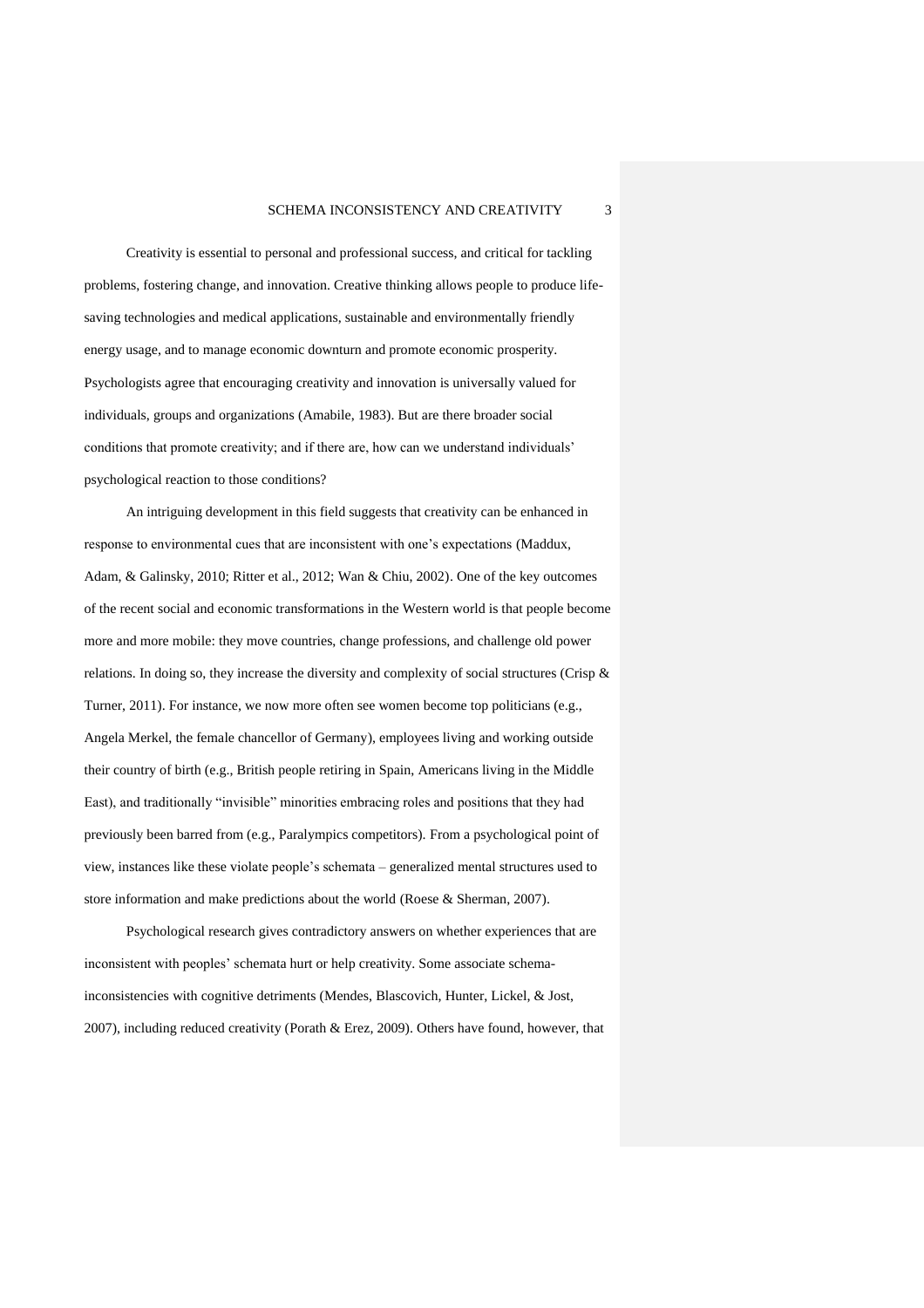schema-inconsistencies link to enhanced creativity (Gocłowska, Crisp, & Labuschagne, 2013; Miron-Spektor, Gino, & Argote, 2011; Ritter et al., 2012; Wan & Chiu, 2002). Here we investigate this seemingly paradoxical effect of schema-inconsistency on creative thought. We argue, and show, that being confronted with schema inconsistency decreases creativity when personal need for structure is high, yet stimulates creativity when need for structure is low.

#### **Divergent Thought and Schema Inconsistencies**

Creativity is defined as the production of ideas, problem solutions, and products that are novel and potentially useful (Amabile, 1983). Creativity capitalizes on – among other processes – divergent thought: flexible switching among a broad range of categories, approaches and sets (Nijstad, De Dreu, & Rietzschel, 2010). Creativity benefits from thinking "out of the box", and is restrained when individuals overly rely on their prior knowledge. When people generate ideas based on highly accessible stereotypes and schemata, they will produce ideas that are more similar to one another, and less often reach for remote, unusual associations. However, when individuals are compelled to reach beyond their schematic and stereotypic knowledge, this should boost their potential for divergent thinking and, subsequently, creativity (Förster, Friedman, Butterbach, & Sassenberg, 2005; Sassenberg & Moskowitz, 2005).

But reliance on schemata and stereotypes is not detrimental to all cognition – after all, schemata (abstract generalizations of information) allow individuals to create expectancies about the world around them, and swiftly regulate behavior according to those expectancies (Roese & Sherman, 2007). In consequence, consistency theories and social cognition research argue that schema- and stereotype-inconsistent information disrupts fluency in information processing (Rubin, Paolini, & Crisp, 2013), and can be experienced as threatening (Mendes et al., 2007). For instance, in one set of studies, interacting with a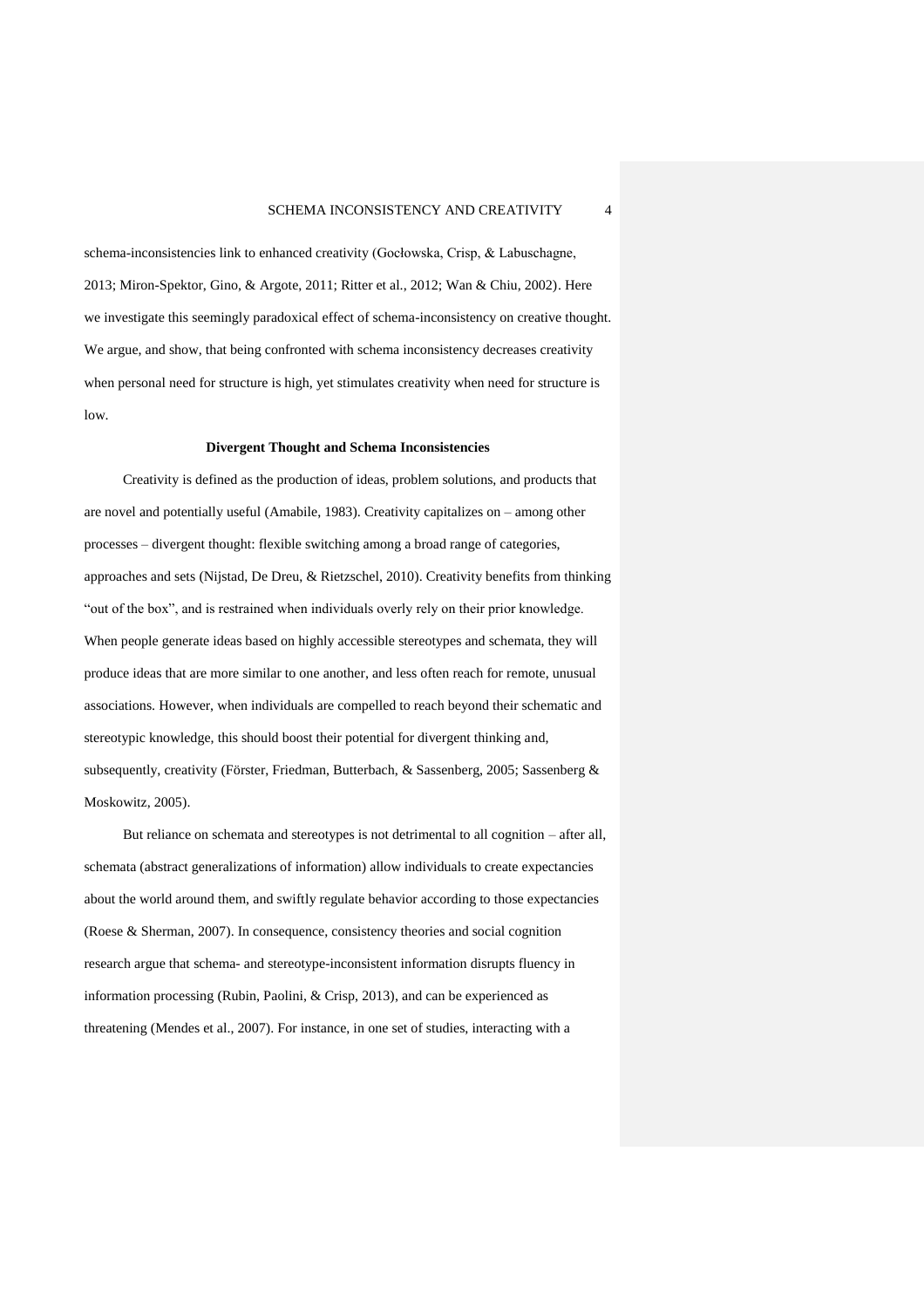schema inconsistent individual (the targets' accent or socio-economic status and ethnicity were inconsistent) led to cardiovascular threat responses, and poorer performance on a word finding task (Mendes et al., 2007). Likewise, witnessing unexpected violations of socially established norms decreased the total number of ideas, and the number of creative ideas generated (Porath & Erez, 2009).

In contrast to the above, schema-inconsistencies have also been found to up-lift creative performance. Evidence for this can be found in the intergroup and creativity literature. In one line of studies thinking up various counter-stereotypes led to the generation of more creative ideas (Gocłowska et al., 2013, Experiment 2), and more insight problems solved (Vasiljevic & Crisp, 2013 Experiment 3). In another series of experiments, creativity increased when individuals faced non-social schema inconsistencies. Wan and Chiu (2002) asked participants to solve a set of conceptual problems that were consistent (e.g., What is a piece of coat that is also a piece of animal skin?) or inconsistent with people's schemata (e.g., What is a piece of furniture that is also a kind of fruit?). Those primed with schemainconsistent combinations performed better on the Torrance Tests of Creativity Thinking (Experiment 1), and built more creative LEGO models (Experiment 2).

Importantly, these effects were observed not just on creativity measures, but also on measures of divergent thinking, suggesting that it is specifically divergent thought – flexible switching among a broad range of categories, approaches and sets – that has led to improvements in creative performance. For instance in the studies of Ritter and colleagues (2012) participants who, in a virtual reality lab, were faced with events that were inconsistent (versus consistent) with their schemata about the laws of physics (e.g., participants walked towards a suitcase that was decreasing, instead of increasing, with distance), used more conceptual categories in idea generation (controlling for fluency). Also following exposure to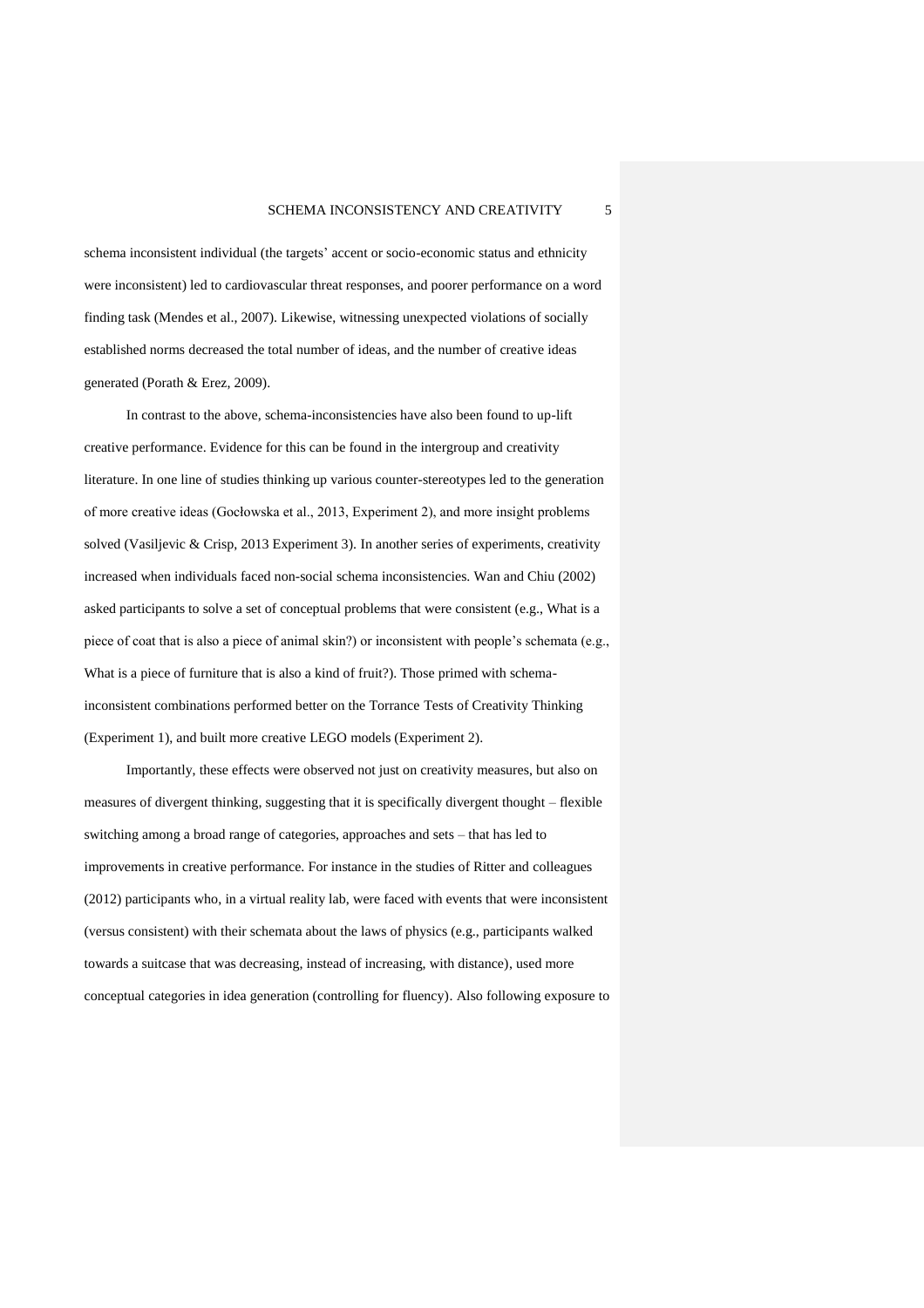counter –stereotypes, participants' cognitive performance improved on a task where they had to overcome fixation on primed exemplars (Gocłowska & Crisp, 2013; Experiment 1).

Taken together, there is work indicating that schema inconsistencies are associated with detriments to cognitive performance, as well as work indicating schema-inconsistencies actually promote creativity and divergent thinking. Accordingly, we need to move away from asking *whether* schema inconsistencies hurt or help creativity, and seek to illuminate *when* either of these effects emerge.

#### **Need for Structure and Idea Generation**

While many research paradigms assume that inconsistencies are downright aversive, one can also imagine situations when having one's expectancies challenged is desirable: for instance when someone is bored, or motivated to achieve a more accurate view of a given topic (Kruglanski & Shteynberg, 2012). In other words, depending on the context, as well as individual dispositions, the extent to which individuals are open to disconfirmation will vary. One key facet of this type of readiness for schema-inconsistency is Personal Need for Structure: the extent to which individuals desire structure and predictability, and dislike uncertainty, oddity, and violation of expectations. (PNS; Rietzschel, De Dreu, & Nijstad, 2007; Neuberg & Newsom, 1993). People high in PNS tend to organize information using simple cognitive structures such as stereotypes (Neuberg & Newsom, 1993; Schaller, Boyd, Yohannes, & O'Brien, 1995), and when working on tasks, they prefer to do things according to fixed rules and procedures. Individuals high in PNS are more satisfied when given a task that contains, rather than lacks, structure (Slijkhuis, 2012, pp. 87–90). When given choice – for instance to draw an alien creature according to structured guidelines, or without them individuals high in PNS more often choose to work with guidelines (Slijkhuis, 2012, pp. 84– 86). Conditions permitting their preference for a more structured process occasionally translates into generating ideas in a convergent manner. This was discovered when Rietzschel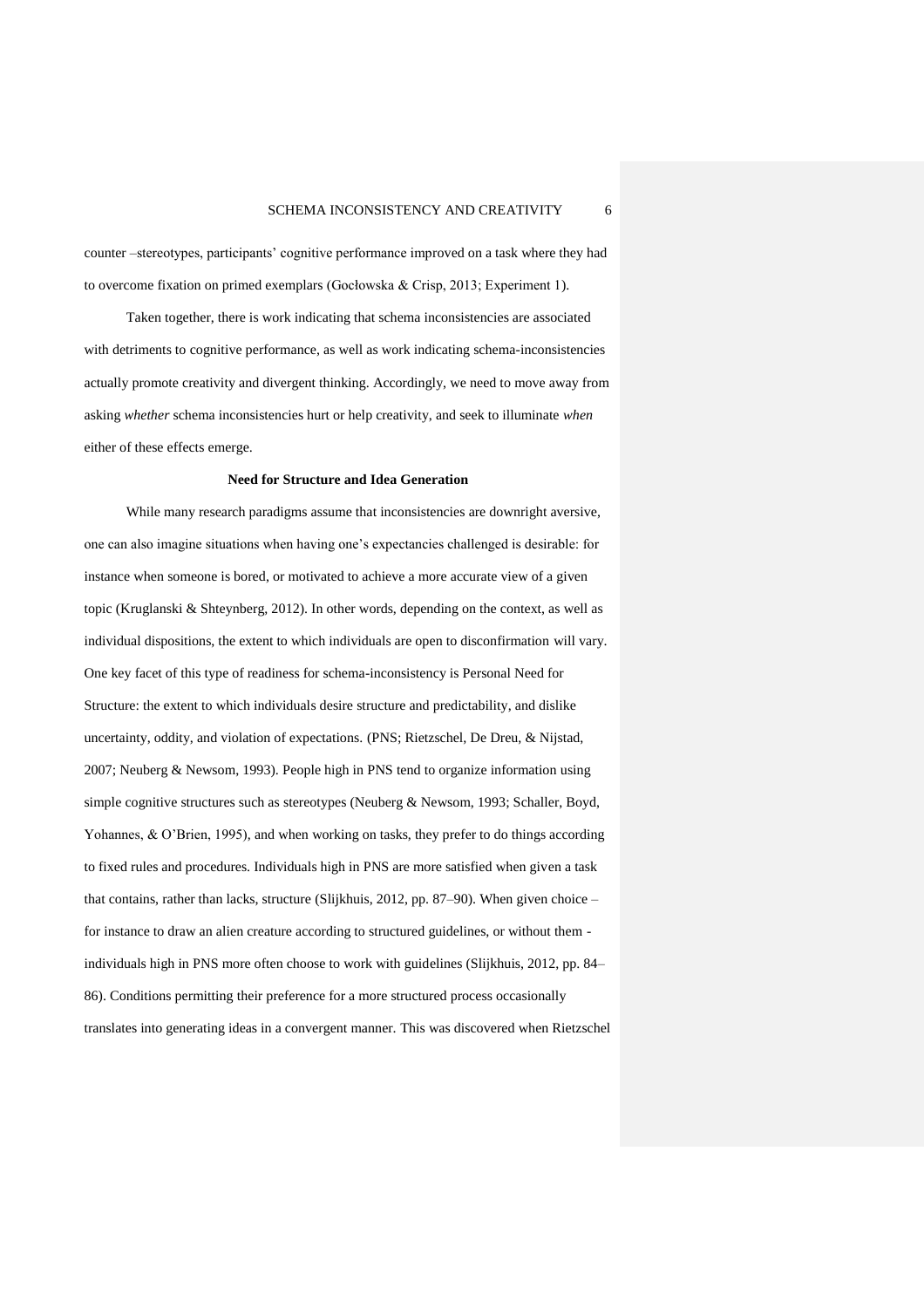et al. (2007) measured PNS and Personal Fear of Invalidity (PFI, the concern about making the wrong decision). The authors argued that PNS could lead to the generation of many ideas within a narrow set of semantic categories. However, whether this actually happens, depends on PFI. In individuals high in PFI, who tend to doubt and deliberate, convergent idea generation will be undermined, because the tendency to deliberate (PFI) will interfere with generating ideas in a simple and decisive fashion (PNS). When PFI is low however, high PNS individuals will be free to generate ideas quickly and decisively, without unnecessary interruptions. In line with this hypothesis, in two experiments, a combination of high PNS and low fear of invalidity led participants to generate convergent ideas: numerous ideas within narrow sets of semantic categories (Rietzschel et al., 2007). Interestingly, increased convergent thought also led to the generation of more original ideas, highlighting convergent thought as a second mechanism – alongside divergent thinking – via which creative ideas can emerge (also see Dual Pathway to Creativity Model; De Dreu, Baas, & Nijstad, 2008; Nijstad et al., 2010).

Because people high in PNS have this high preference for structure, schematic thinking, and convergent idea generation, PNS might interfere with the divergent thinking style induced by schema-inconsistencies. This can perhaps be better understood when we consider how individuals reach creative solutions using either divergent or convergent thought. When asked to generate different uses of a brick, people can draw from a wide base of semantic categories: their ideas could have to do with building something, using the brick as a weight, or with using it for the purpose of violence. When generating ideas, a divergent thinker would quickly alternate between different categories ("use it to hit someone", "build a wall", "use as a doorstep"), while a convergent thinker would tend to focus on exploiting one and the same semantic category for an extended time ("to build a house", "to build a wall", "to build a kitchen cabinet"). So, while convergent thinkers look for ideas by digging deep,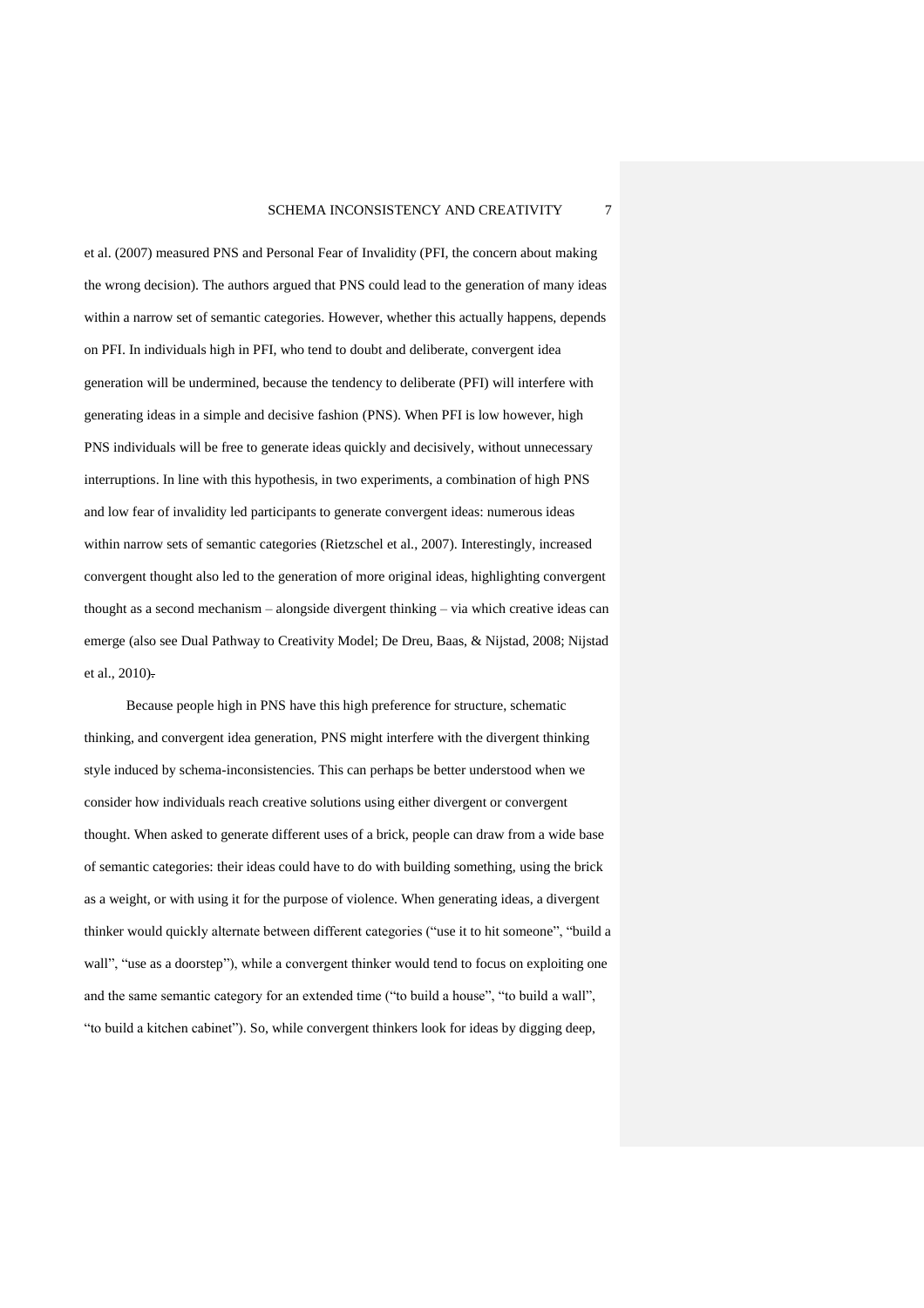divergent thinkers use a broad set of semantic categories, and tend to switch between these categories a lot. But what happens when both tendencies are active, such as in the case of high PNS individuals exposed to inconsistencies? One can imagine that when divergent thinking is activated in individuals high in PNS, their preference for convergent thought will interfere with the effects of the prime (De Dreu, Nijstad, & Baas, 2010).

Some indirect support for the idea that PNS moderates the effect of inconsistencies on creativity comes from studies showing that variables related to PNS moderate the impact of inconsistencies. For instance, in one study schema-inconsistencies (exposure to vignettes where a target's university grades were inconsistent with the target's performance) led to increased quality and originality of creative solutions, but only in individuals with high problem re-construction ability (akin to low PNS; Reiter-Palmon, Mumford, O'Connor Boes, & Runco, 1997). In another line of research, multicultural experiences - experiences which tend to violate people's expectations - led to increased divergent thought, but only in individuals who were high in openness to experience (akin to low PNS; Neuberg & Newsom, 1999), and in the absence of time pressure (akin to low PNS; Leung & Chiu, 2008). Also PNS itself has been found to inhibit the effects of stimuli that normally associate with creativity. In a series of studies, informational feedback, work autonomy, and decreased control – aspects of the work environment that are associated with more permissiveness and freedom to generate divergent solutions - increased creativity and innovation at work, but only in individuals whose PNS was low (Rietzschel, Slijkhuis, & Van Yperen, 2013; Slijkhuis, Rietzschel, & Van Yperen, 2013). Finally, in the realm of intergroup processes, prejudice reduction interventions that used counter-stereotypic impression formation tasks increased the flexibility and originality of ideas, but only when PNS was low (Gocłowska  $\&$ Crisp, 2013).

**The Current Studies: Hypotheses and Overview**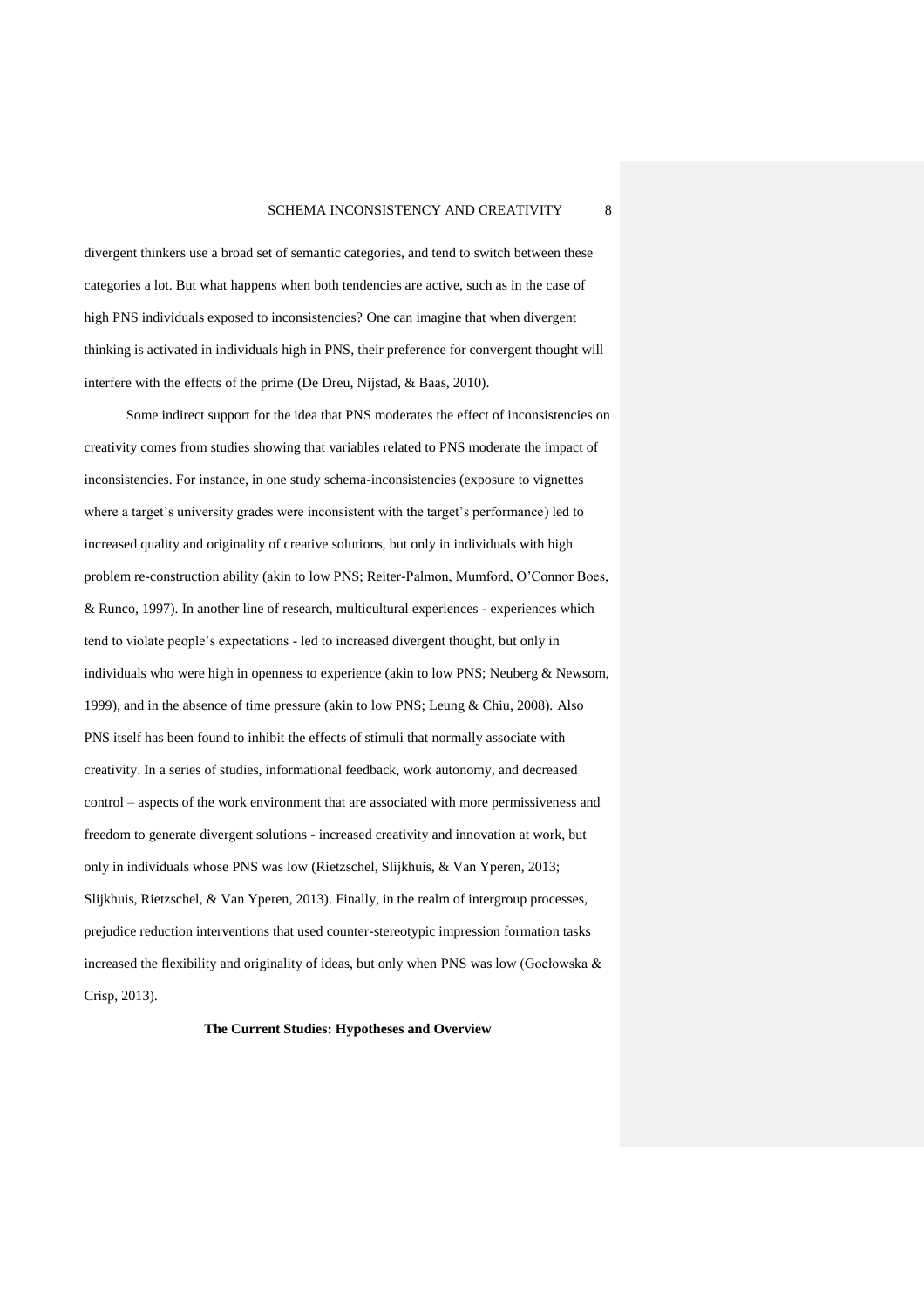Our review of the literature suggests that schema inconsistencies can both block and release creativity, and that PNS might be the key to understanding this paradox. In individuals high in PNS, their preference for structure and convergent thinking may disrupt divergent thinking processes prompted by inconsistencies, with reduced creativity as the end result. However, in individuals low in PNS, who have less of a preference for structure and convergence, schema inconsistencies should prompt more divergent and creative thought without any obstacle. We tested these possibilities in two studies, using the PNS Scale (Neuberg & Newsom, 1993; Rietzschel et al., 2007), and two different manipulations of schema-violation as the core independent variables. Accordingly, we predicted that schema violations would impede creativity in individuals higher in PNS, and promote creativity in those with lower PNS. In Study 1, we focused on creative insight performance; in Study 2 we considered convergent and divergent thinking as two core processes underlying creativity (e.g., Baas, De Dreu, & Nijstad, 2008). The use of both convergent and divergent processes in Study 2 allowed us also to test the prediction that schema inconsistencies (under varying levels of PNS) affect specifically divergent, and not convergent thinking.

#### **Study 1**

## **Participants**

Sixty-nine undergraduates from a UK university completed an online questionnaire in exchange for course credit. We analysed data from 61 participants (*M* age = 21, 20% males, 57% psychology students). Because the study was run online, we excluded participants with extremely long or short completion times. This did not alter the focal results in any significant way<sup>1</sup>.

#### **Procedures and Manipulations**

After providing informed consent, participants first completed the 12 item Personal Need for Structure scale (7 point Likert-type scale with  $M = 4.13$ ,  $SD = 0.93$ , and Cronbach's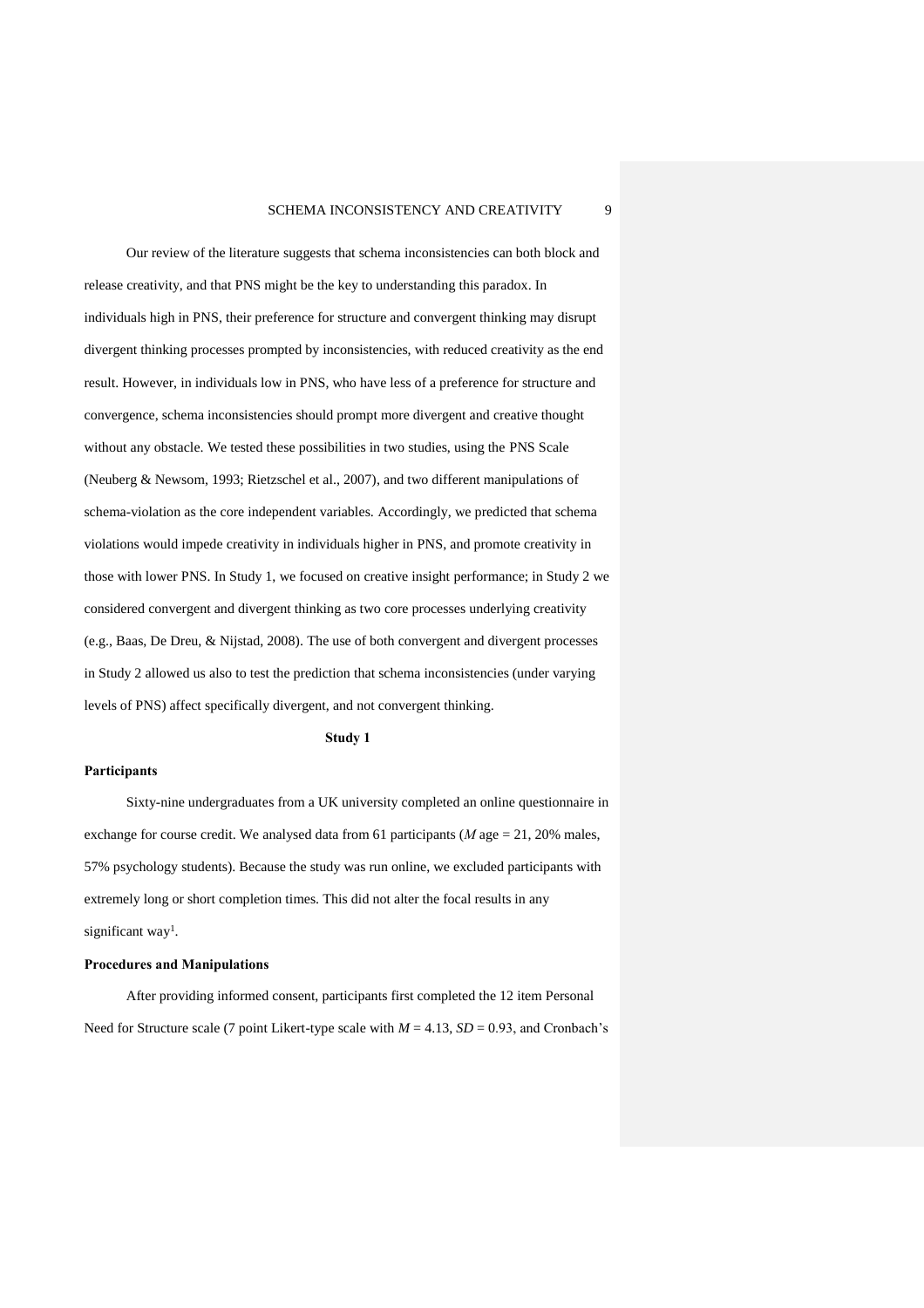$\alpha$  = .84; Neuberg & Newsom, 1993) followed by filler personality items. The PNS scale contains items such as "I enjoy having a clear and structured mode of life." or "I don't like situations that are uncertain." To manipulate schema inconsistency, we presented participants with a stereotype consistent (male mechanic), or inconsistent (female mechanic) target, and asked them to describe this person using 10 single adjectives (following Gocłowska et al., 2013; Hutter & Crisp, 2005). Debriefing took place upon completion of the study.

#### **Dependent Variables**

Following the schema inconsistency manipulation participants responded on five questions about their creative self-efficacy (Tierney & Farmer, 2002; further ignored), and completed 15 items of the Remote Associates Test (RAT; Mednick, 1962). Participants' task was to find a word analogous to three other words. For instance the words *Salt, Deep, Foam* are associated with the answer *Sea*, and words like *Magic, Plush, Floor* with the word *Carpet.* When solving this creative performance task, participants usually think of objects close to one of the presented exemplars, but in order to find a correct solution, they have to overcome fixedness on immediate associates, and generate a remote association – only this type response will provide a well-fitting solution to the problem. Divergent, flexible thinking is needed to perform this task (Harkins, 2006).

Following the RAT, participants were asked to rate the manipulated target on five features: surprise, familiarity, ease, complexity and similarity of the two categories forming the schema-inconsistent (vs. consistent) combination (1-5 Likert-type scale; see Gocłowska & Crisp, 2013); after reverse-scoring the items formed one scale (Cronbach's  $\alpha$  = .80). Participants also completed the Mayer and Gashke Brief Mood Introspection scale (1988). To examine its possible associations with PNS, and to explore whether schema violations alter mood states related to creativity (Baas et al., 2008), we computed a variable of positive activating moods (7-point Likert-type scale, *caring, peppy, lively, loving, happy, active*; α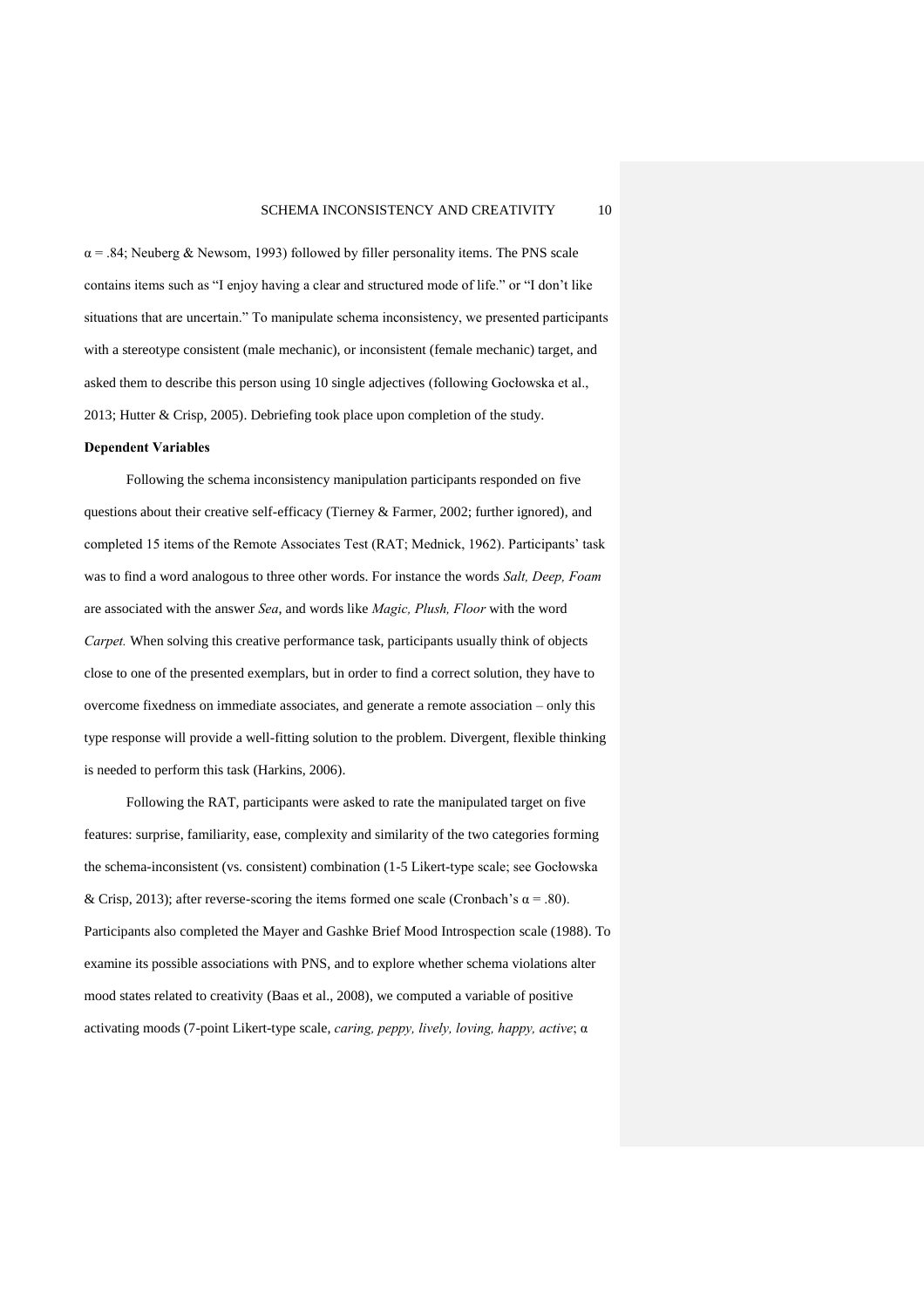=.73), negative activating moods (*jittery, nervous, gloomy, sad, fed up, grouchy*; α =.81), positive deactivating moods (*content, calm*;  $\alpha$  =.68), and negative deactivating moods (*drowsy, tired;* α =.78).

## **Results**

### **Analytic approach and manipulation check.**

Data were analyzed using moderated regression analyses in the SPSS PROCESS macro (Hayes, 2013), with conditions being contrast coded as -1 (schema-consistent) and +1 (schema-inconsistent). The manipulation and the centered continuous PNS score were entered as independent variables. To check the adequacy of the schema inconsistencies manipulation, we entered surprise as the dependent variable. This produced a main effect of condition ( $B = 0.42$ ,  $t = 4.62$ ,  $p < .001$ ), such that the schema inconsistent target ( $M = 4.33$ ,  $SD = .70$ ) elicited more surprise than the schema consistent one ( $M = 3.49$ ,  $SD = .75$ ). The effect of PNS ( $B = -0.01$ ,  $t = -0.05$ ,  $p = .960$ ), and the interaction term ( $B = 0.20$ ,  $t = 1.90$ ,  $p =$ .062) were not significant.

## **Mood.**

We ran the same regression analyses on each of the four mood variables. PNS predicted less positive activating moods ( $B = -0.24$ ,  $t = -2.08$ ,  $p = .041$ ), and less positive deactivating moods ( $B = -0.31$ ,  $t = -2.01$ ,  $p = .049$ ), but not negative activating ( $B = 0.31$ ,  $t =$ 1.92,  $p = .061$ ), nor negative deactivating moods ( $B = -0.01$ ,  $t = 0.47$ ,  $p = .962$ ). There were no significant effects of inconsistency (all *p*s >.26), nor significant interaction effects (all *p*s > .16) on any of the mood states.

## **Creativity.**

To test our main hypothesis, we repeated the above analysis, but this time entering the number of correctly solved RAT-items as the dependent measure of creativity. Analysis revealed no effect of PNS ( $B = -0.61$ ,  $t = -1.21$ ,  $p = .233$ ), nor schema inconsistency ( $B =$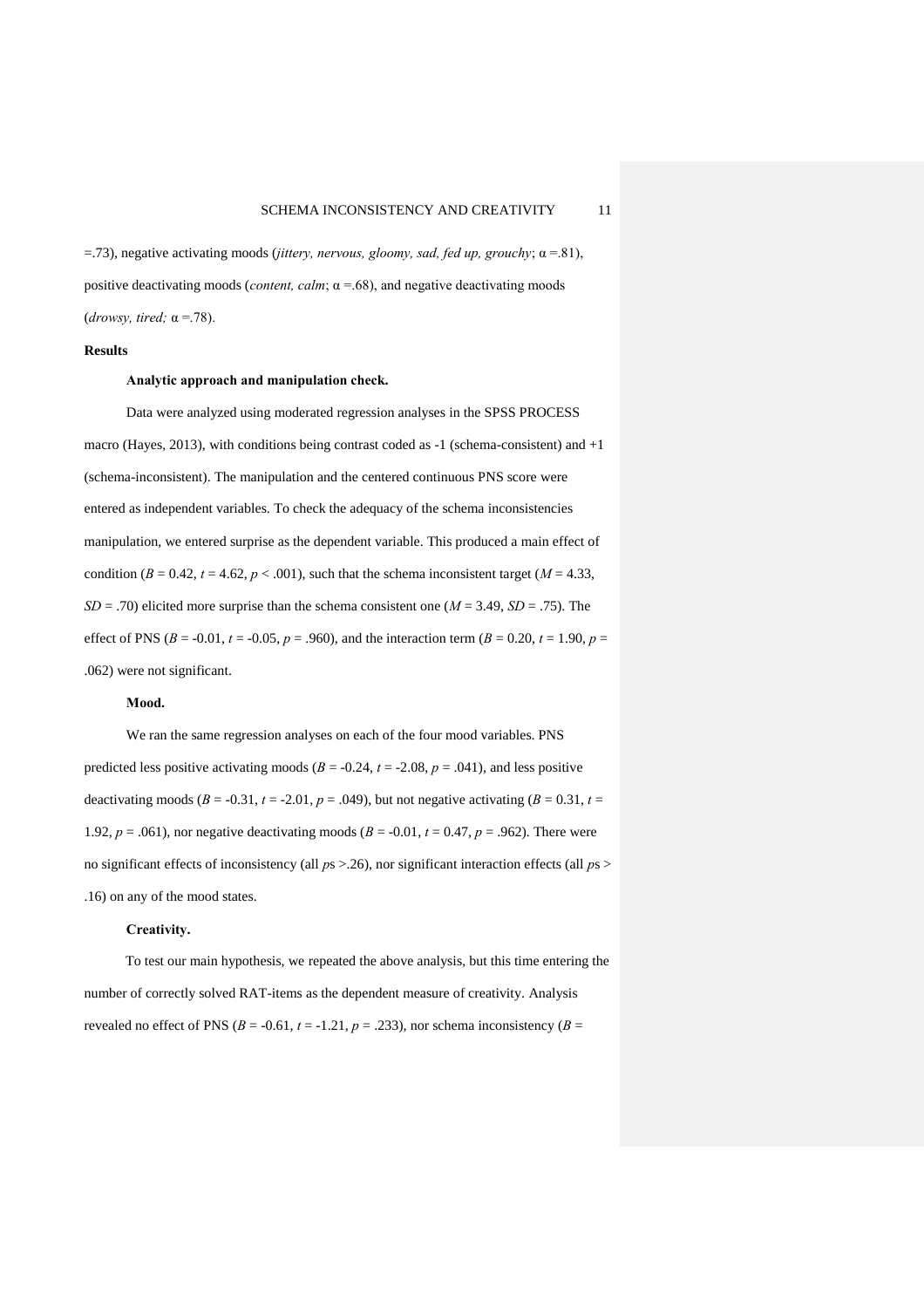0.06,  $t = 0.14$ ,  $p = .886$ ), but a significant two-way interaction between condition and PNS (*B*)  $t = -1.37$ ,  $t = -2.67$ ,  $p = .010$ ; for effect sizes and power, see Methodological appendix). The interaction is shown in Figure 1 (left panel).

We inspected the slopes representing the relationship between PNS and RAT performance as a function of the manipulated variable. This revealed a significant negative effect of PNS on RAT performance in the schema inconsistency condition  $(B = -2.03, t = -1.05)$ 2.40,  $p = 0.020$ ). In the schema consistency condition there was a positive but insignificant effect of PNS on RAT performance  $(B = .71, t = 1.22, p = .227)$ . A PNS score of 5.06 was equivalent to 1*SD* above the mean, and a PNS score of 3.21 indicated 1*SD* below the mean  $(M = 4.13, SD = 0.93)$ . To understand at what levels of PNS inconsistencies impact creativity, we probed the interaction using the Johnson-Neyman regions of significance estimate, available via the SPSS PROCESS macro (Hayes, 2013)<sup>2</sup>. On the upper end of the scale (note that in this study we used a 1-7 scale), the regions of significance analysis identified 5.19 (equivalent to 1.14 *SD* above *M*) as the point of transition between a statistically significant, and a statistically non-significant effect of the manipulation ( $B = -1.38$ ,  $t = -2.00$ ,  $p = .050$ ). This indicates that for PNS scores from 5.19 to the highest value observed (6.17), schema inconsistency significantly reduced creative performance. In other words, at higher levels of PNS, participants exposed to schema inconsistency were significantly less creative, than those exposed to a schema consistent target. However, Figure 2 also shows 3.24 (0.97 *SD* below *M*) as the point of transition at the lower end of the scale ( $B = 1.29$ ,  $t = 2.00$ ,  $p = .050$ ). This indicates that for PNS scores from 3.24 to the lowest observed value (1.58), schema inconsistency positively predicted creative performance. In other words, at lower levels of PNS, participants exposed to schema inconsistency were significantly more creative, relative to those exposed to a schema consistent target. To eliminate the possibility that the effects obtained have been due to changes in mood, we repeated the same analyses but this time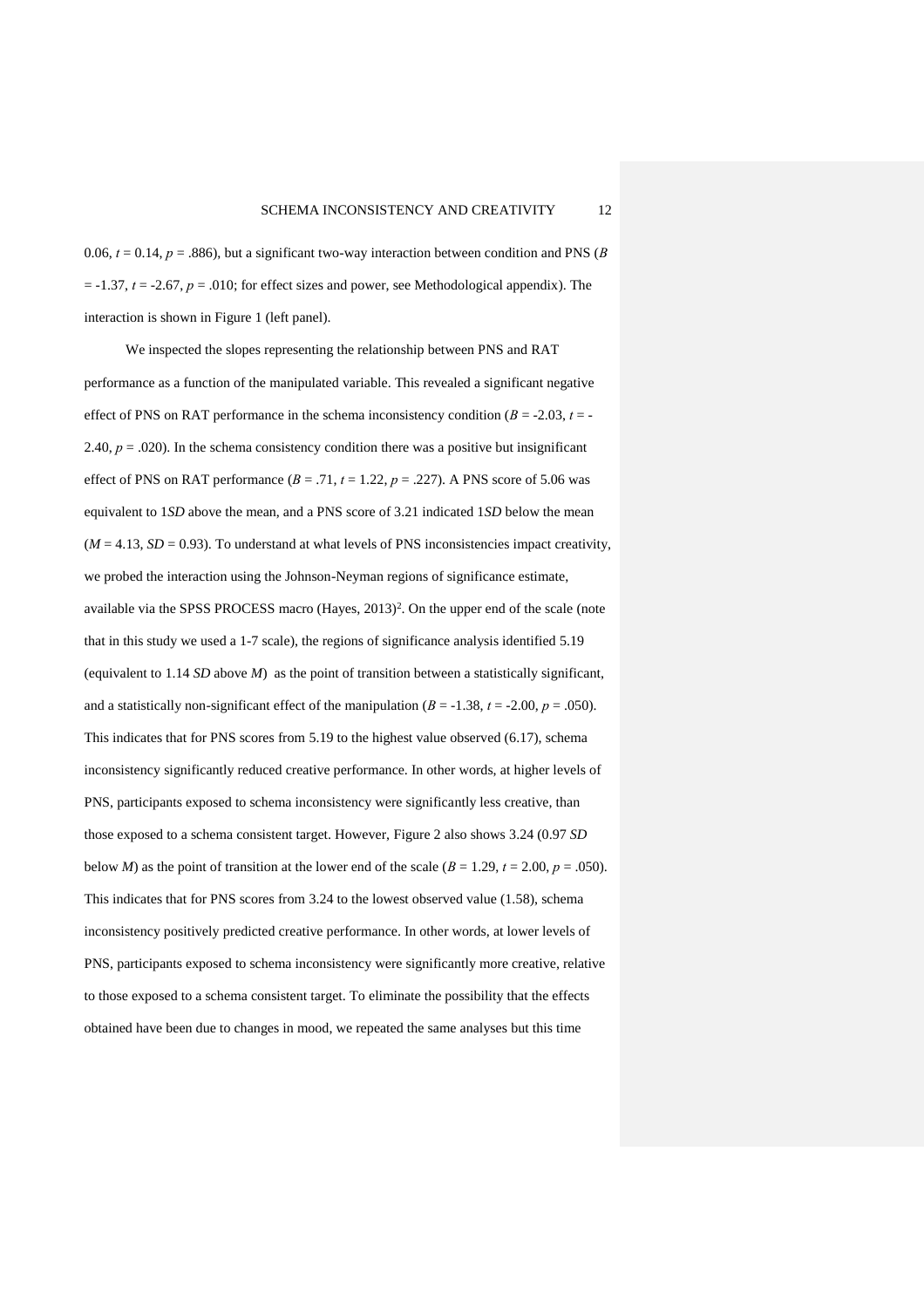including the four mood types as covariates in our analyses – the results remained unchanged<sup>3</sup>.

This pattern of results supports our prediction that facing a schema inconsistent (vs. consistent) target elicits less creative insights when PNS is high, and more creative insights when PNS is low. These effects are specifically caused by the inconsistent stimuli. Finally, this study found no support for the possibility that the resulting uplift and decrease to creativity are due to mood.

#### **Study 2**

In Study 1 exposure to schema inconsistency decreased creative performance when PNS was high, yet increased creativity among those with low PNS. Creative performance was operationalized in terms of insight performance, which requires divergent thinking (Harkins, 2006; Kounios et al., 2006). Study 2 was designed to directly test the effect to divergent thinking, using a task that allows for independent assessment of convergent and divergent thinking processes (i.e., the "pasta task"; De Dreu, Baas et al., 2013; Dijksterhuis & Meurs, 2006). Testing effects of inconsistencies to both convergent and divergent thinking is something that, to our best knowledge, has not been done before and could further strengthen the claim of specificity of the schema-inconsistency effect. In addition, we created a new set of materials to manipulate schema violations, so as to exclude the possibility that Study 1 results are limited to the specific (counter) stereotypes of (fe)male mechanics.

#### **Pretest**

Study 2 manipulated schema inconsistency via visual stimuli: we asked participants to memorize a series of target photographs presented on a background that was matched, or mismatched with the target identity (e.g., an Eskimo walking on a snowy landscape vs. an Eskimo walking the desert). We initially created 20 images by placing a human target on a background that was consistent or inconsistent with expectations. The images in both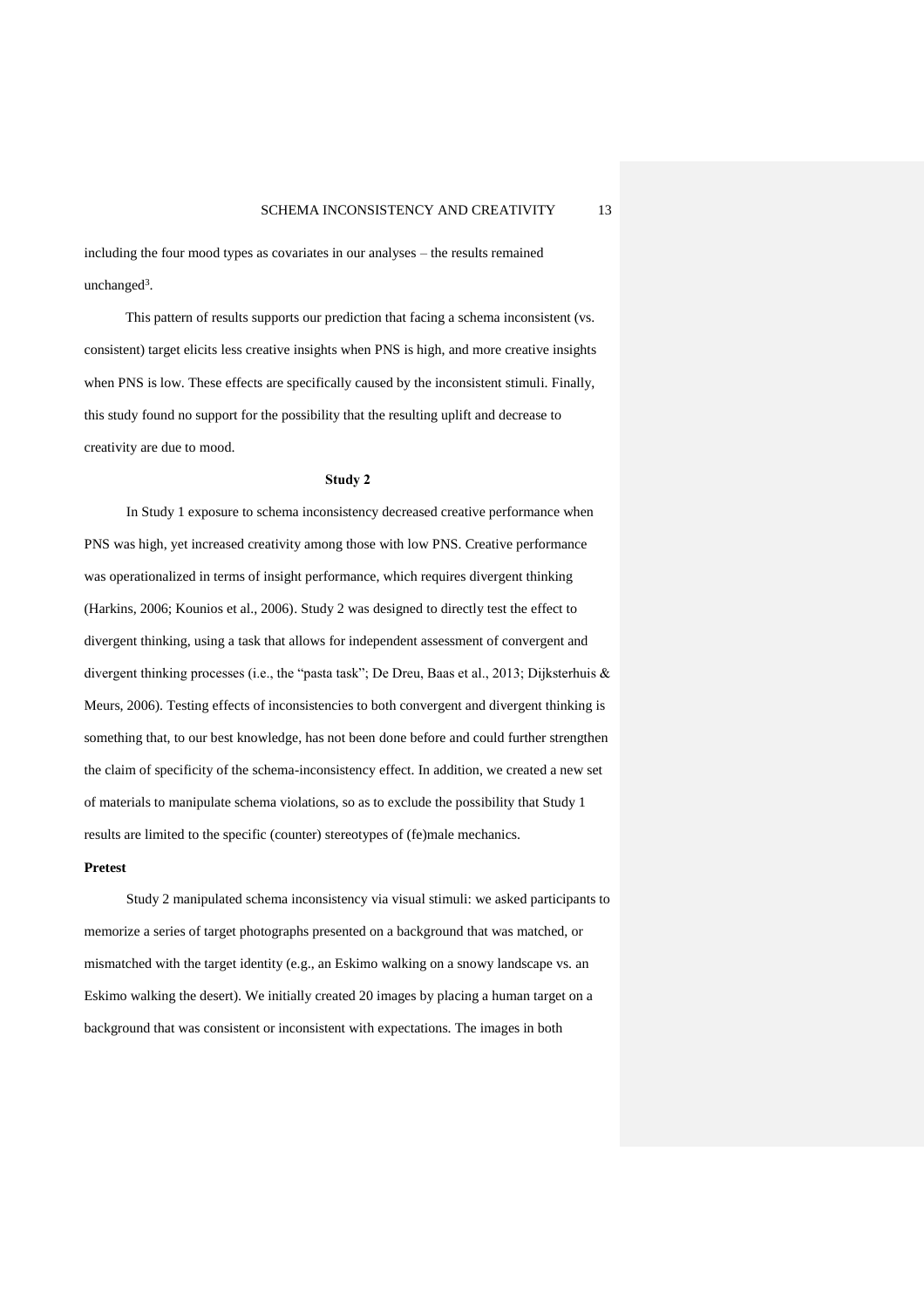conditions were counter-balanced on content (i.e., the same targets and backgrounds were used in either condition). For instance in the inconsistent condition we placed a Bedouin on a snowy landscape, and an Eskimo on the desert, while in the consistent condition we reversed the combination by placing the Bedouin on the desert, and the Eskimo on the snowy landscape. We pretested 20 images built from 5 sets of background and target stimuli. Set 1 combined an astronaut/hipster on the Moon/beach, Set 2: an Eskimo/Bedouin on a snowy/desert background, Set 3: men in suits/Buddhists in an office/Buddhist temple, Set 4: an imam/priest in front of a mosque/church, Set 5: a footballer/hockey player on a soccer field/ice rink. To ensure that the images that we used in the two conditions differed maximally in terms of surprise, but minimally in terms of valence, 32 participants rated each of the 20 pictures on a series of adjectives measuring surprise (*funny, surprising, odd, strange, intriguing, deviant and familiar)*, ambivalence (*ambivalent)*, and valence (*positive, negative*). The surprise variable achieved Cronbach's  $\alpha$  = .83; ambivalence and the two valence items did not form a scale with the remaining items (valence Cronbach's  $\alpha = .27$ ), and were subsequently used as single-item variables in the analysis. A series of 2 (inconsistency) x 2 (target) mixed-model ANOVAs revealed a significant difference for surprise between consistent and inconsistent images for all 5 sets: *F*s (1,30) between 63.27 - 150.01, all *p*'s < .001. In all cases, the inconsistent images were found more surprising than the consistent ones. There was also a significant difference for ambivalence between consistent and inconsistent images for all 5 sets: *Fs* (1,30) between 8.44 - 20.72, all  $p$ 's < .01, such that, in all cases, the inconsistent images were found more ambivalent than the consistent ones.

We ran similar analyses with the items *negative* and *positive* as dependent variables, which only revealed differences in valence for the third set of images (men in suits/Buddhists; in an office/Buddhist temple). For this set, the two inconsistent images (*M* =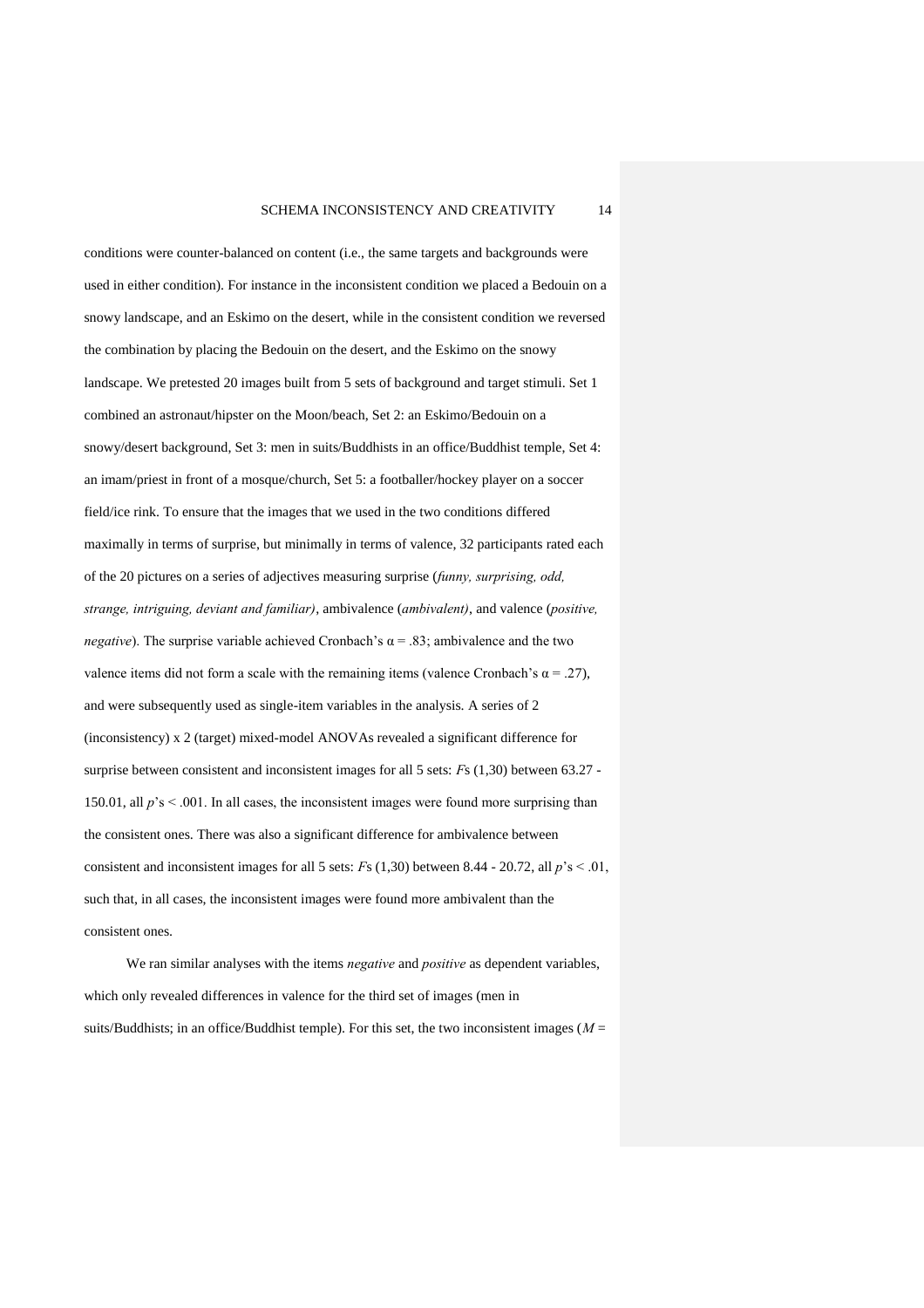3.50,  $SD = 1.14$ ) were seen as more negative than the two consistent ones ( $M = 2.73$ ,  $SD =$ 1.06): *F* (1,30) = 22.81, *p* <.001; while *p*s > .12 for the remaining sets. Corresponding differences for Set 3 were found on the item *positive,* where the inconsistent images (*M* = 3.61,  $SD = 1.09$ ) were seen as less positive than the consistent ones  $(M = 4.11, SD = 1.11)$ : *F*  $(1,30) = 8.70$ ,  $p = .006$ , while  $ps > .06$  for the remaining sets. In addition to significant differences in valence, there was also an ambiguity about the identity of the targets depicted in Set 3 (men in black suits could be seen either as businessmen, or as Mafiosi), and for that reason, these images were not included in Study 2.

#### **Participants**

Eighty-five undergraduate students at the University of Amsterdam participated for payment (equivalent of 5 USD) or course credit. We analyzed data from 82 participants (*M* age = 23, 32% males, 32% psychology students). We dropped two participants whose questionnaire responses could not be matched with their results on the creativity task, and one participant who entered song lyrics, instead of performing the task. Removing those participants did not alter the focal results or conclusions.

## **Procedures and Manipulations**

Participants first completed a Dutch version of the PNS scale (6-item Likert type scale, with  $M = 3.36$ ,  $SD = 0.86$ , and Cronbach's  $\alpha = .84$ ; Rietzschel et al., 2007), followed by several other filler personality items. Thereafter, participants were shown a series of inconsistent (vs. consistent) images. Participants in the consistent condition saw an astronaut on the Moon, a hipster on the beach, an Eskimo on a snowy background, a Bedouin on the desert, an imam in front of a Mosque, a priest in front of a church, a footballer on a soccer field and, and a hockey player on an ice rink. In the inconsistent condition, participants saw an astronaut on the beach, a hipster on the Moon, an Eskimo on a desert, a Bedouin on a snowy landscape, an imam in front of a church, a priest in front of a Mosque, a footballer on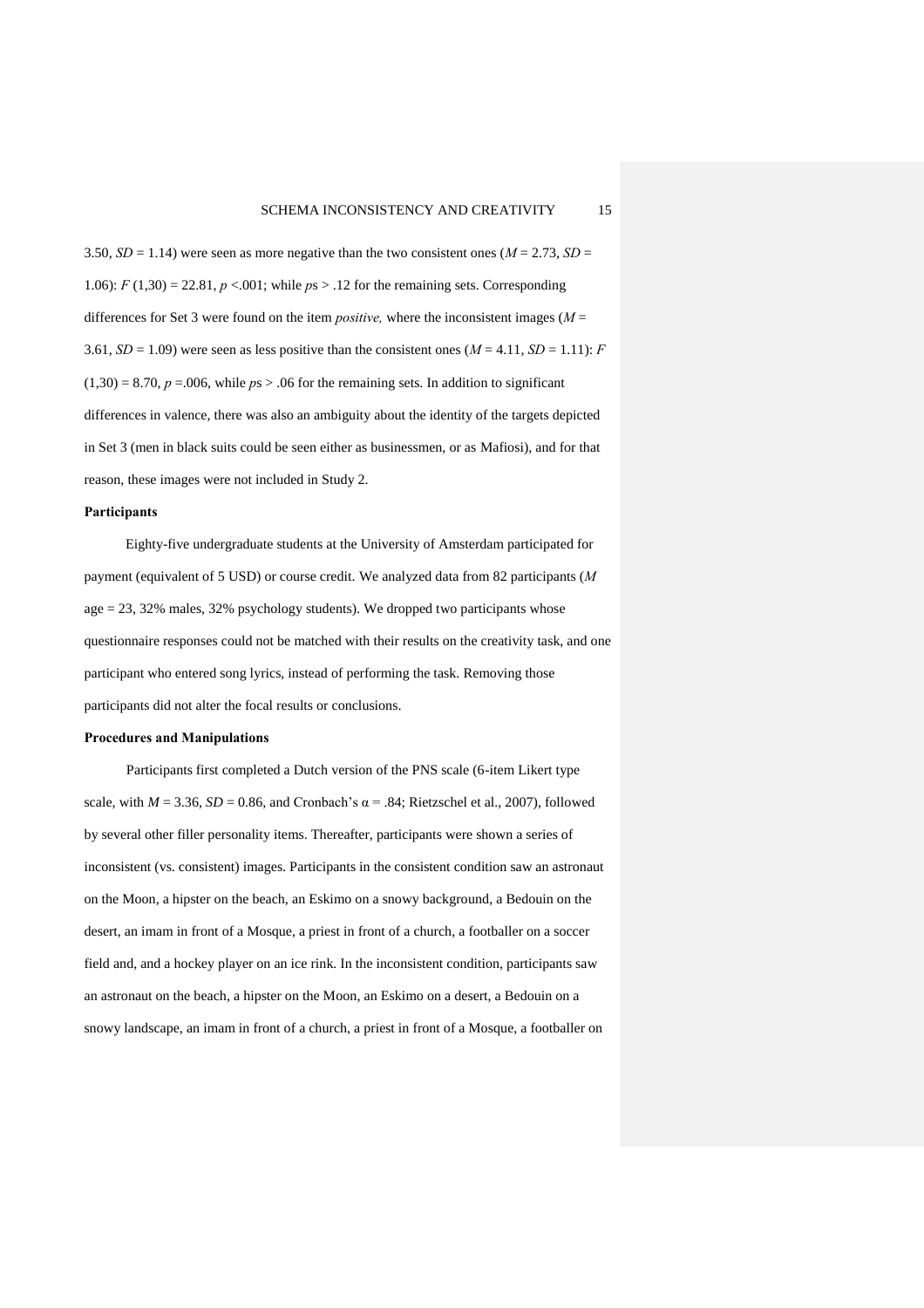an ice rink and a hockey player on a football field (for examples of stimuli see Figure 2). To motivate participants to look at the images, each image displayed was paired with an unrelated word, and participants were told that later on in the procedure they would be tested on how well they have memorized the word-image pairing (to avoid deception, we included a recall test; interested readers may obtain results from the corresponding author)<sup>4</sup>.

#### **Dependent Variables**

Following the image viewing task, participants were asked to complete the 'Pastatask' - to come up with as many names for a new kind of pasta as they could think of, within three minutes (De Dreu et al., 2013; Dijksterhuis & Meurs, 2006; Marsh, Ward, & Landau, 1999). To rate fluency we counted the number of names generated by each participant. In the instruction of the task we embedded five examples of pasta names – all of them ending with the letter "i" (e.g., "maloveni", "paragoni"). If participants, when generating ideas, used more pasta names in line with the prime (ending with "i"; convergent items), this would indicate convergent thought, where a previously activated grammatical rule leads to the generation of items following that rule. If, on the other hand, participants used ideas not in line with the primed rule (not ending with "i"; divergent items) this would indicate an ability to overcome the recently activated solution, akin to overcoming "functional fixedness". Additionally, the task allowed us to count the number of times participants repeat the same rule in idea generation (repetitions), and the number of times they switch rules (switches) (Baas, De Dreu, & Nijstad, 2012; De Dreu et al., 2013). This measure allows to assess how easily individuals change between various approaches to a task – capturing another aspect of divergent (vs. convergent) thought. Because going beyond an activated rule is likely to lead to a greater variety of responses, we expected that divergent items would be highly correlated with switches, and convergent items with repetitions (De Dreu et al., 2013).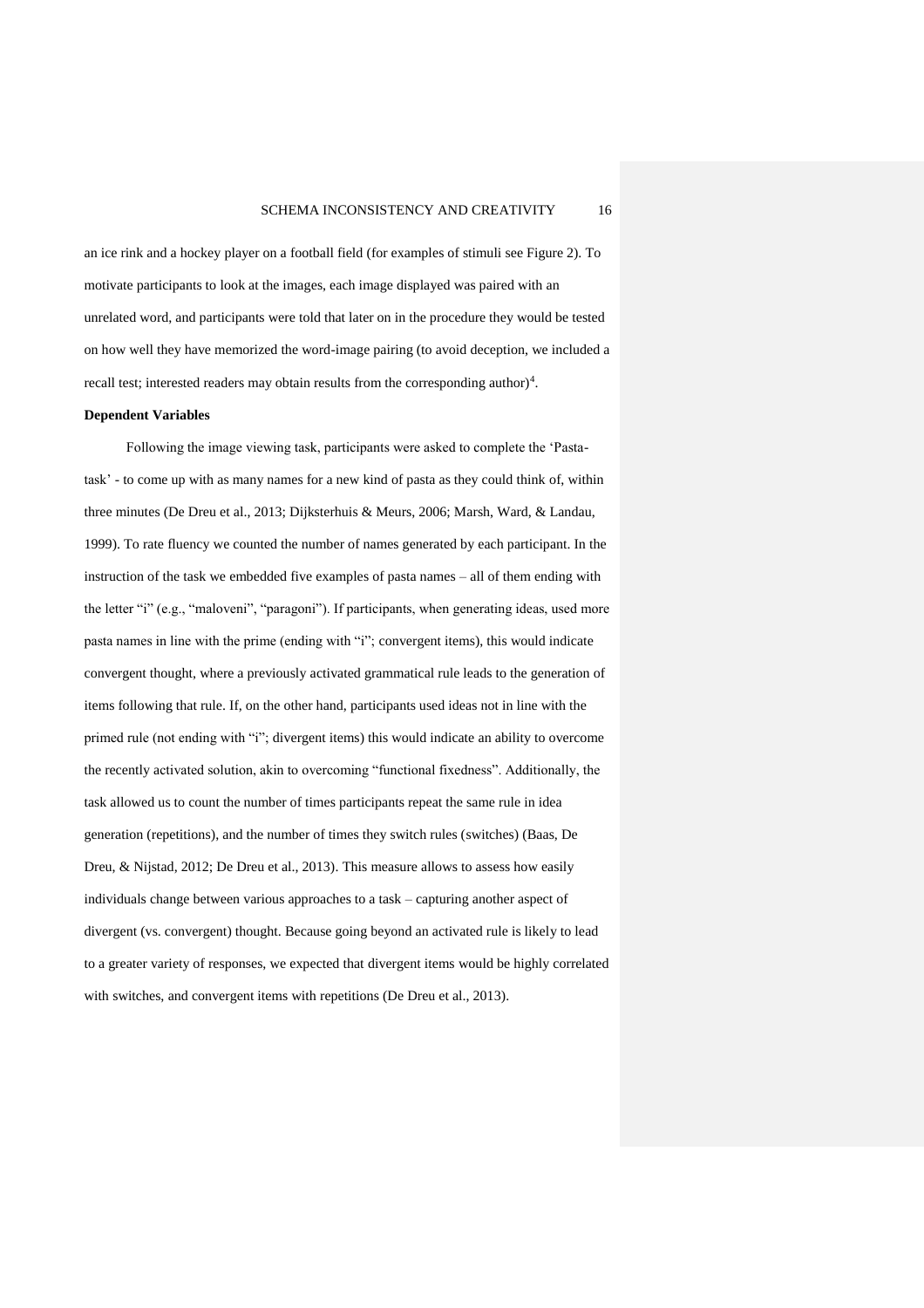Using an Excel formula, we assigned each pasta name to one of two categories: those ending with an "i" (converging items, as they are in line with the cue given in the instructions) or those not ending with an "i" (diverging items). We also counted category repetitions (number of times in which participants consecutively generated pasta names with the same ending, e.g., lusagna, pastata, tomata), and category switches (number of times when participants switched from one ending, e.g., pennini, to another ending, e.g., lusagna). Category repetitions<sup>5</sup> associated positively with convergent thinking,  $r(81) = .83$ ,  $p < .001$ , and category switches associated positively with divergent thinking, *r*(81) = .84, *p* < .001. There were no significant correlations between divergent and convergent items, nor between repetitions and switches (all  $ps < .171$ ,  $|r| < .15$ ). This was expected, given that participants were not limited in the amount of items that they could generate. As a result, the number of any type of items was a function of the opposite item type, *and* of the total number of items generated (e.g., the number of divergent items was a function of convergent items *and* of the total number of ideas generated; also see Nijstad et al., 2010).

Following the pasta task participants performed a 14-item gap filling exercise (manipulation check of motivational orientation, also see Note 4; further ignored) and were ostensibly tested on their memory of the word-picture association: one by one, images from the manipulation task were displayed on the screen alongside eight words, and participants had to decide which of the eight words displayed originally appeared with the picture. Next, participants were asked to rate the previously seen images on 18 characteristics, related to how interesting (*interesting, captivating, noticeable, intriguing, stimulating, funny;* Cronbach's α = .82), surprising (*strange, odd, deviant, unfamiliar, indefinable,* reverse coded *personally relevant, familiar*; Cronbach's α = .80), and unpleasant (*unpleasant, negative, distasteful, reverse coded <i>positive*; Cronbach's  $\alpha$  = .79) they were, and a single item measuring ambivalence. They also responded to questions about their enjoyment of the pasta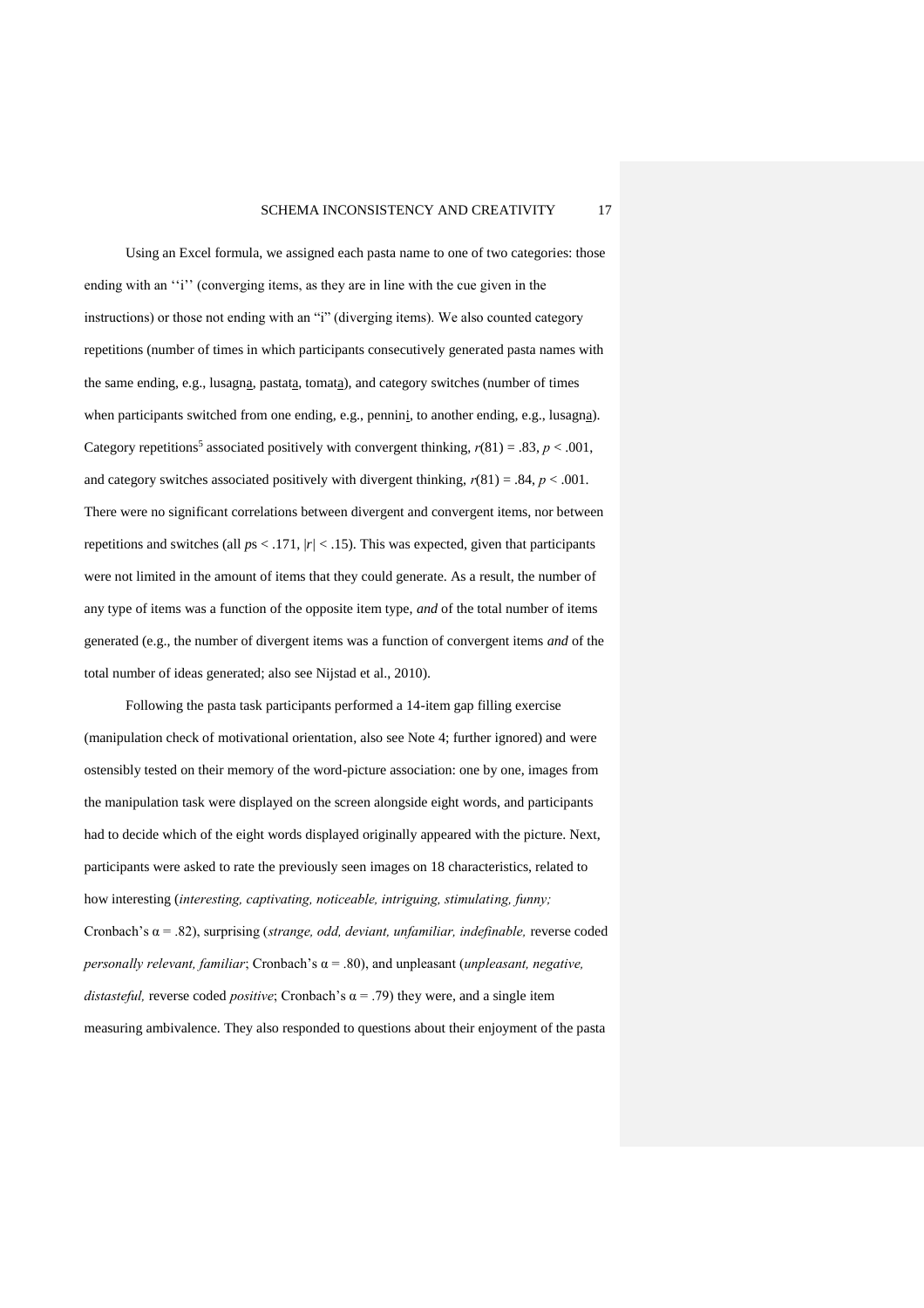task, and concentration during the procedure, and rated themselves on 29 mood adjectives (De Dreu et al., 2008). We computed four variables for different levels of hedonic tone and activation: positive activating moods (*upbeat, happy, excited, cheerful*,  $\alpha = .71$ ), negative activating moods (*fearful, angry, ashamed, anxious, contemptuous, upset, worried, loathing, guilty*; α= .89), positive deactivating moods (*calm, relaxed, at ease,* α = .73), and negative deactivating moods (*discouraged, apathetic, down, washed-out, depressed, tired, sad;* , α= .83; De Dreu et al., 2008). Six items did not contribute to the scales and were dropped from the analyses.

#### **Results**

#### **Analytic approach and manipulation checks.**

Data were analyzed using moderated regression analyses in the SPSS PROCESS macro, with mean centered manipulation and PNS entered as independent variables, and various image ratings entered as dependent variables. Images in the schema inconsistency condition elicited more surprise ( $M = 5.22$ ,  $SD = .77$  vs.  $M = 4.40$ ,  $SD = 1.04$ ;  $B = 0.42$ ,  $t =$ 4.13  $p < .001$ ), and were perceived as more ambivalent ( $M = 4.73$ ,  $SD = 1.03$  vs.  $M = 3.73$ ,  $SD = 1.43$ ;  $B = 0.50$ ,  $t = 3.60$ ,  $p = .001$ ), but not more interesting ( $M = 4.34$ ,  $SD = .95$  vs.  $M =$ 3.88, *SD* = 1.22; *B* =0.21, *t* = 1.80, *p* = .078), or (un)pleasant (*M* = 3.18, *SD* = .94 vs. *M* = 2.87,  $SD = 1.31$ ;  $B = -0.13$ ,  $t = -1.09$ ,  $p = .279$ ). In addition, people higher in PNS judged the images as more unpleasant ( $B = 0.38$ ,  $t = 2.67$   $p = .009$ ), but there was no difference on the rating of interesting  $(B = 0.28, t = -1.98, p = .052)$ , surprise  $(B = 0.13, t = 1.08, p = .284)$  or ambivalence ( $B = -0.00$ ,  $t = 0.01$ ,  $p = .994$ ). Finally, there were no significant interaction effects on the variables measuring surprise ( $B = 0.19$ ,  $t = 1.59$ ,  $p = .116$ ), interest ( $B = 0.04$ ,  $t = 0.04$ )  $= 0.31, p = .754$ ), unpleasantness ( $B = 0.15$ ,  $t = 1.01, p = .316$ ), or ambivalence ( $B = -0.16$ ,  $t = 0.16$  $= -0.98, p = .330$ .

**Mood.**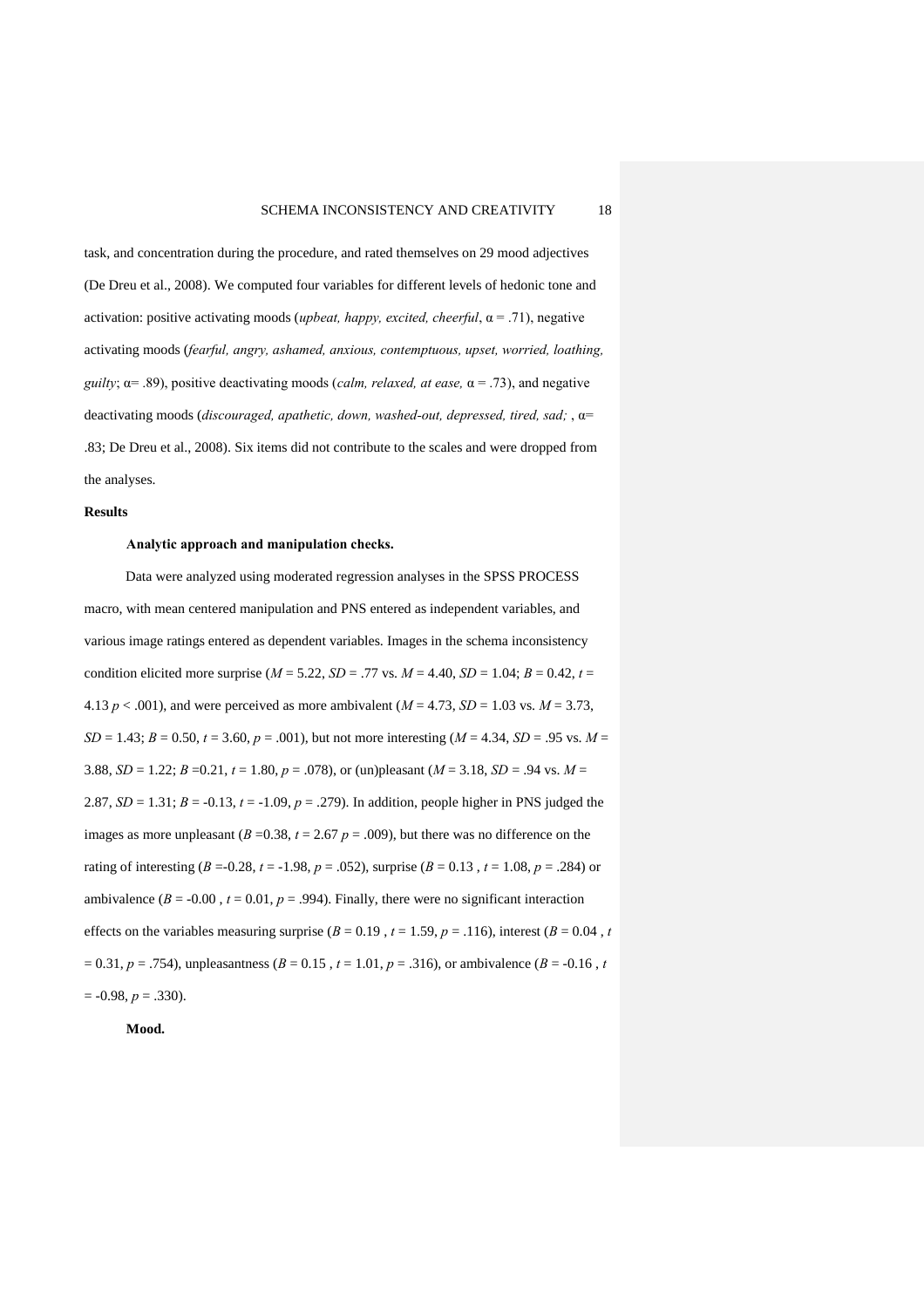Moderated multiple regression revealed, in line with Study 1, a negative association between PNS and positive activating moods  $(B = -0.22, t = -2.28, p = .025)$ . PNS had no effect on positive deactivating moods ( $B = -0.18$ ,  $t = -1.84$ ,  $p = .070$ ), negative activating moods ( $B = -0.09$ ,  $t = 1.47$ ,  $p = .150$ ), or negative deactivating moods ( $B = 0.15$ ,  $t = 1.92$ ,  $p =$ .058). More importantly, there were no significant effects of inconsistency (all *p*s > .39), and no significant interaction effects, (all *p*s > .13) on any of the mood states.

#### **Fluency and convergent thinking.**

We tested the influence of schema inconsistency and PNS on fluency (number of generated ideas), convergent ideas, and category repetitions. Moderated multiple regression revealed no main effects on fluency (inconsistency  $B = -0.07$ ,  $t = -0.07$ ,  $p = .945$ ; PNS  $B =$ 0.72,  $t = 0.59$ ,  $p = .558$ ) and no interaction effects  $(B = -1.20, t = -0.98, p = .328)$ . There were also no main effects (inconsistency *B* = -0.12, *t* = -0.87, *p* = .389; PNS *B* = 0.15, *t* = 0.97, *p* = .335) and no interaction effect  $(B = 0.08, t = 0.49, p = .623)$  on convergent thinking, and no main effects (inconsistency *B* = 0.04, *t* = 0.28, *p* = .779; PNS *B* = 0.15, *t* = 1.01*, p* = .314) and no interaction effect ( $B = .10$ ,  $t = 0.66$ ,  $p = .514$ ) on repetitions. Thus, fluency and convergent thinking did not depend on PNS, schema violations, or their interaction.

## **Divergent thinking.**

Entering divergent thinking as the dependent variable revealed no significant main effects (inconsistency *B* = 0.06, *t* = 0.40, *p* = .688; PNS *B* = -0.17, *t* = -1.08, *p* = .283). However, the predicted interaction between PNS and inconsistency was significant,  $B = -$ 0.51,  $t = -3.21$ ,  $p = .002$ . As in Study 1, we inspected the slopes representing the relationship between PNS and divergent items as a function of the manipulated variable. This revealed a significant negative effect of PNS on divergent items in the schema inconsistency condition  $(B = -0.69, t = -2.90, p = .005)$ . In the schema consistency condition PNS had a positive effect on divergent items, but the effect was not significant ( $B = 0.33$ ,  $t = 1.58$ ,  $p = .119$ ). A PNS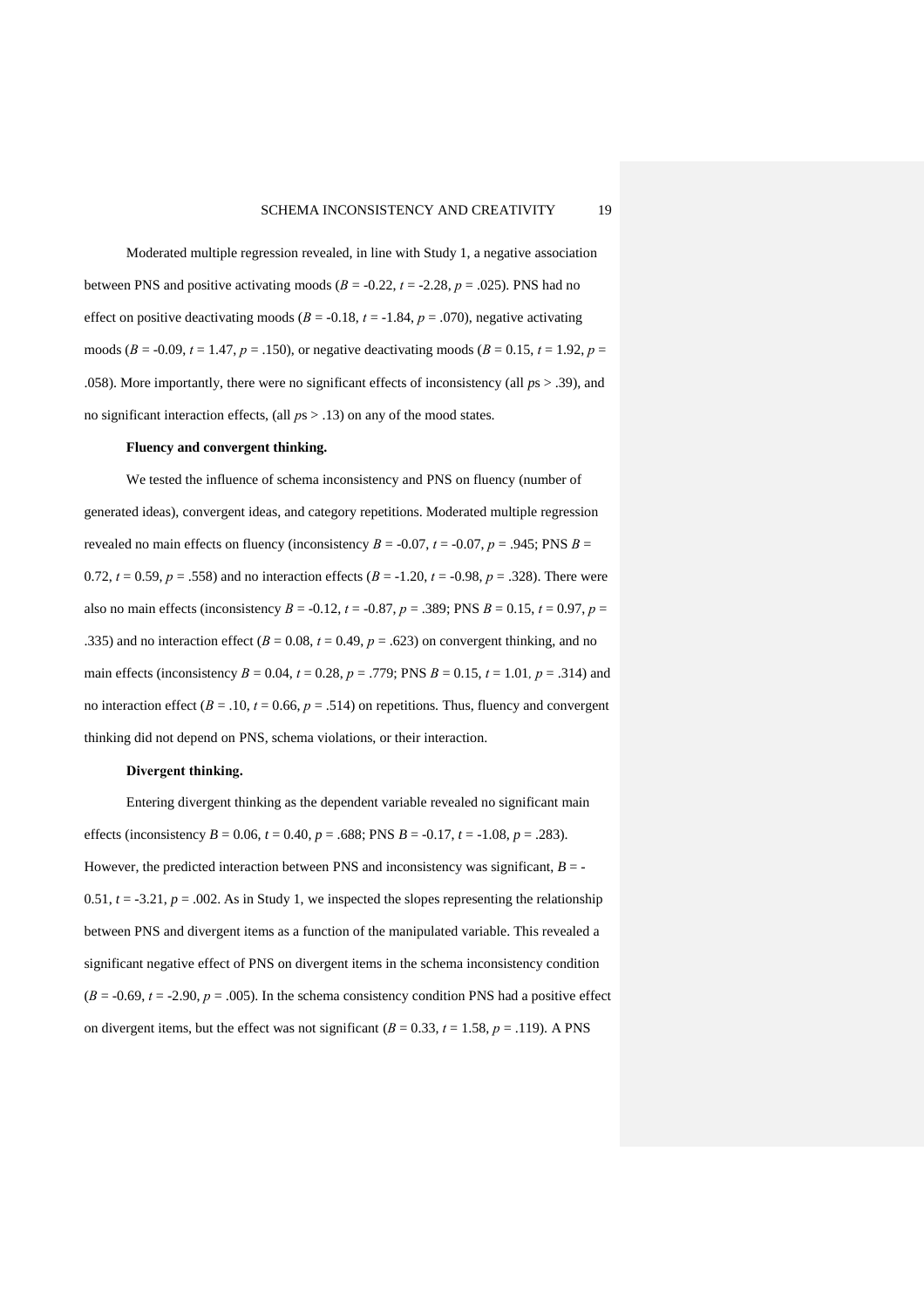score of 4.22 was equivalent to 1*SD* above the mean, and a PNS score of 2.51 indicated 1*SD* below the mean ( $M = 3.36$ ,  $SD = 0.86$ ). To understand at what levels of PNS inconsistencies impact creativity, we probed the interaction using the Johnson-Neyman regions of significance estimate. As can be seen in Figure 1 (middle panel), the regions of significance analysis identified 4.22 (1.00 *SD* above *M*) as the point of transition between a statistically significant, and a statistically insignificant effect of the manipulation ( $B = -.39$ ,  $t = -1.99$ ,  $p =$ .050). This indicates that for PNS scores from 4.22 to the highest value observed (5.42), schema inconsistency was negatively related to creativity. In other words, at higher PNS, participants exposed to schema-inconsistency were significantly less creative than those exposed to a schema consistent target. However, the analysis also revealed 2.85 (0.59 *SD* below *M*) as the second point of transition  $(B = .31, t = 1.99, p = .050)$ . This indicates that for PNS scores from 2.85, to the lowest observed value (1.50), schema inconsistency was positively related to creativity. In other words, at lower PNS, participants exposed to schemainconsistency were significantly more creative, relative to those exposed to a schema consistent target. Controlling for moods did not change our conclusions.<sup>6</sup>

## **Category switches.**

The same analysis with conceptual switches entered as a DV revealed no significant main effects (inconsistency *B* = -0.13, *t* = -.23 *p* = .820; PNS *B* = -0.64, *t* = -.94, *p* = .351), but an interaction effect between PNS and inconsistency,  $B = -2.22$ ,  $t = -3.23$ ,  $p = .002$ . We inspected the slopes representing the relationship between PNS and divergent items as a function of the manipulated variable. This revealed a significant negative effect of PNS on divergent items in the schema inconsistency condition ( $B = -2.89$ ,  $t = -2.82$ ,  $p = .006$ ). In the schema-consistency condition the effect of PNS was positive, but it did not reach significance  $(B = 1.55, t = 1.69, p = .094)$ . Figure 1 (right panel) shows that the regions of significance analysis identified 3.94 (0.67 *SD* above *M*) as the point of transition between a statistically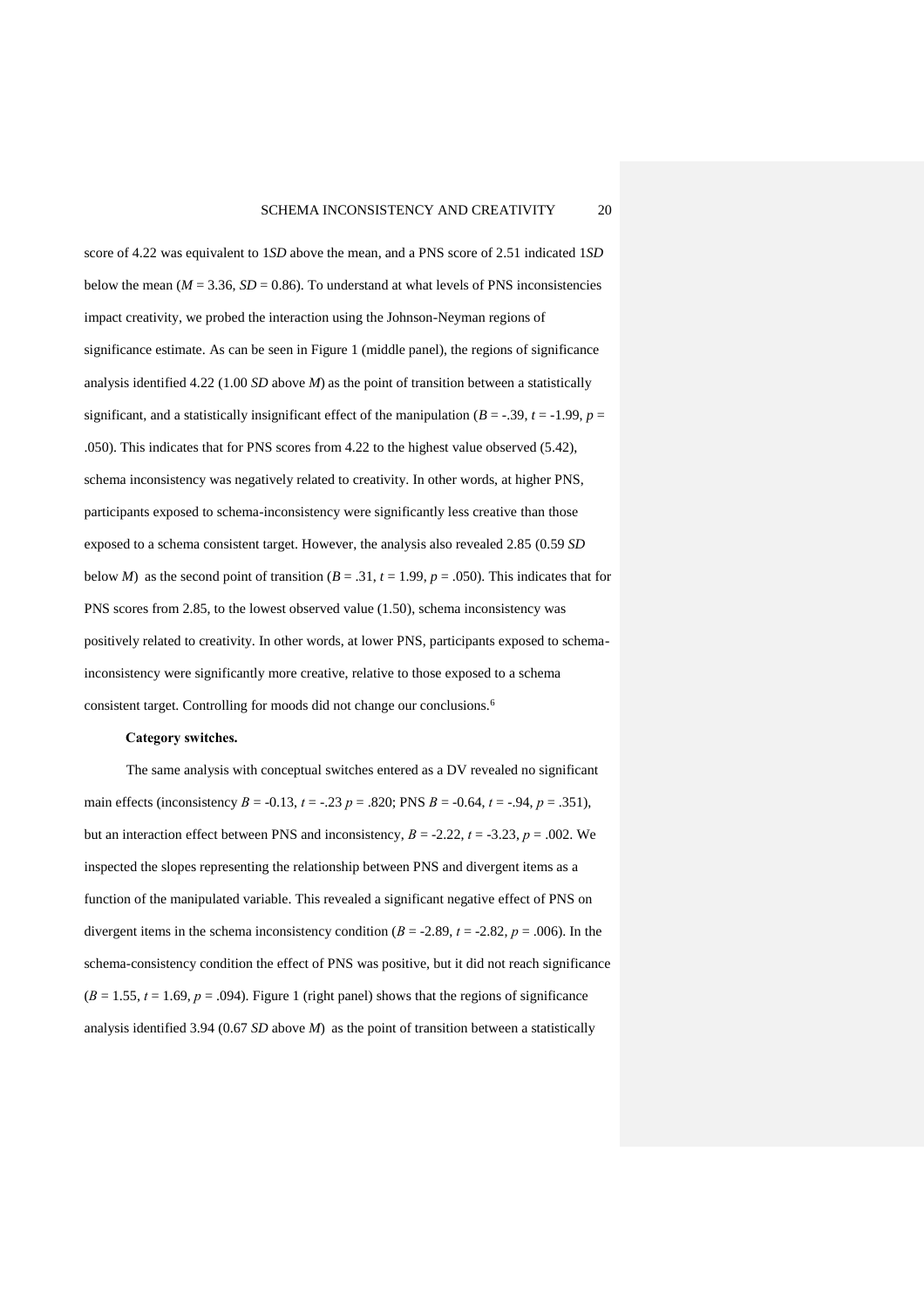significant, and a statistically insignificant effect of the manipulation,  $B = 1.42$ ,  $t = -1.99$ ,  $p =$ .050. This indicates that for PNS scores from 3.94 to the highest value observed (5.42), schema inconsistency was negatively related to creativity. In other words, at higher PNS, participants exposed to schema-inconsistency were significantly less creative, than those exposed to a schema consistent target. However, the analysis also revealed 2.60 (0.89 *SD* below *M*) as the second point of transition ( $B = 1.56$ ,  $t = 1.99$ ,  $p = .050$ ). This indicates that for PNS scores from 2.60, to the lowest observed value (1.50), schema inconsistency was positively related to creativity. Controlling for moods did not alter our conclusions. 7

In sum, similar to results in Study 1, facing schema-inconsistent targets elicited less divergent thinking when PNS was high, and more divergent thought when PNS was low. This supports our hypothesis that the benefits of inconsistent information to creativity are contingent upon PNS. In addition, we showed that these effects are specific to the generation of divergent ideas, and to peoples' ability to switch between categories, but not to convergent information processing or repetition of ideas from the same categories. As in Study 1, the current study found no support for the possibility that the resulting uplift and decrease to creativity are merely due to a change in mood states.

#### **General Discussion**

From Leonardo Da Vinci to Steve Jobs, artists and innovators are often described as "thinking differently" (Sassenberg & Moskowitz, 2005), or "defying the crowd" (Sternberg & Lubart, 2002). Indeed, scientific inquiry into creativity (Ritter et al., 2012; Wan & Chiu, 2002), management (Miron-Spektor et al., 2011), diversity (Crisp & Turner, 2011; Gocłowska et al., 2013), and culture (Leung & Chiu, 2010), all suggests that circumstances which allow people to learn that things are different from what was initially expected, can foster superior creativity and divergent thought. But things that are odd and novel also tend to disrupt how people think and perform tasks, and are disliked by some (e.g., Leicht, Crisp, &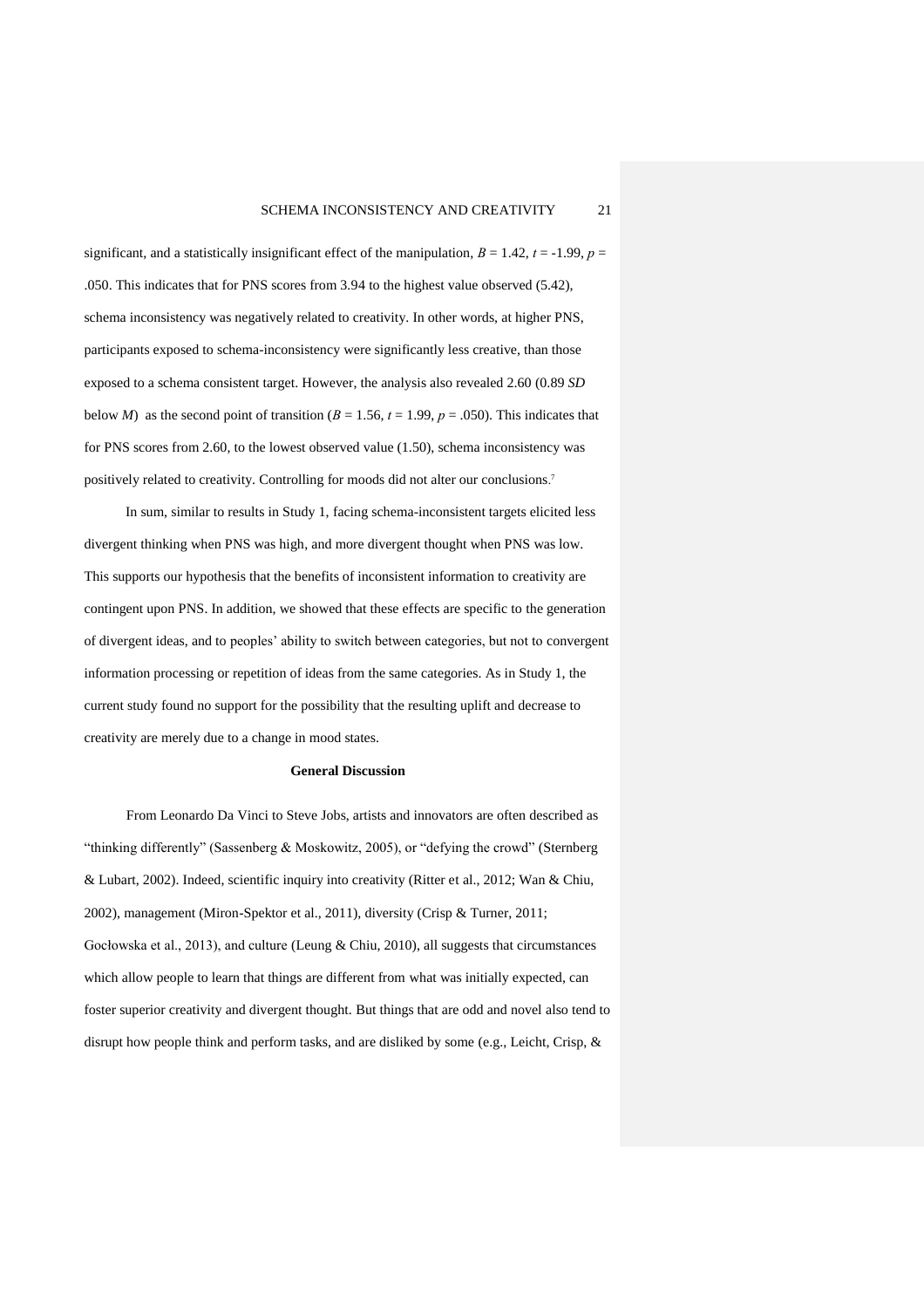Randsley de Moura, 2013; Mendes et al., 2007). In light of this, it is important to ask whether inconsistencies evoke creativity in everyone, or only some individuals. Here we argued, and showed, that having one's schemata and stereotypic expectations violated can trigger divergent processing and promote creative insight performance. This happens, however, only among those individuals who are low in PNS. Among individuals high in PNS, we observed the reverse – these individuals became less divergent and flexible, and achieved fewer creative insights when confronted with schema violating information.

#### **Mechanisms and Questions for Future Research**

The present studies reveal that for creativity to happen, in contexts characterized by schema-inconsistencies, PNS needs to be low. However, they also provide the stimulus for further discussion about what aspects of PNS are responsible for the observed effect. One possibility is that people high in PNS dislike schema-inconsistencies, and that this induces negative affect, which subsequently decreases divergent thinking and creativity. If this affectbased explanation were true, however, we should have observed more negative evaluations of stimuli, and perhaps also more negative moods, when high PNS individuals encountered inconsistencies. Instead, in the current studies the PNS – inconsistency interaction did not predict liking of the stimuli, nor participants' mood. Furthermore, controlling for mood as a covariate did not change the pattern of results in any significant way.

More likely is the process explanation described in the introduction. According to this rationale, high PNS individuals have a habitual preference for convergent thinking (and they do think convergently when fear of invalidity is low, see Rietzschel et al., 2007), and this preference interferes with divergent thinking prompted by schema-inconsistencies. Because convergent thinkers generate ideas by going deep, and divergent thinkers generate ideas by being broad and thinking flexibly, these two thinking styles, when used simultaneously, do not mix well. Especially the tendency to rely on rules, prototypes, and stereotypes in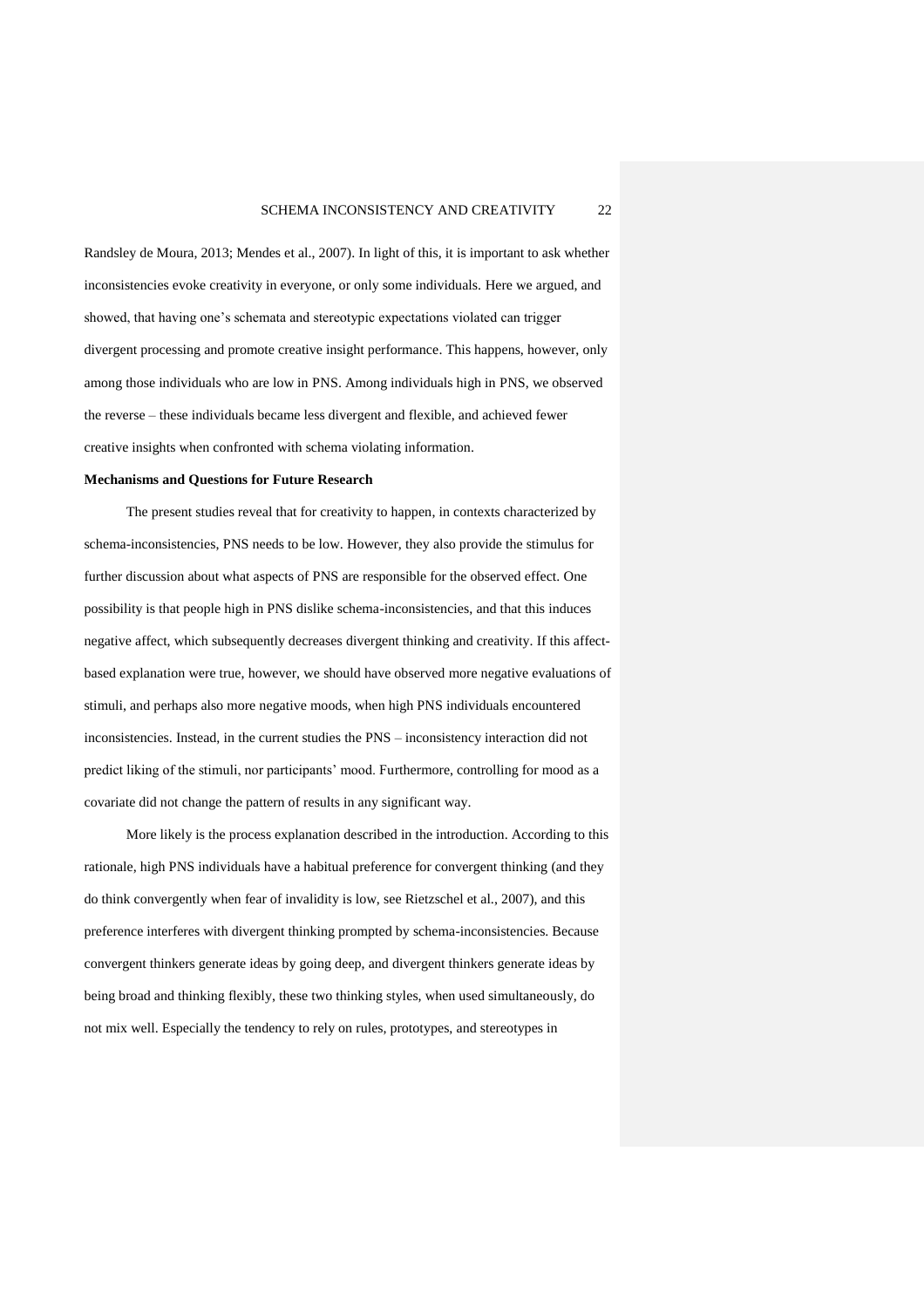thinking, that seems to be preferred by individuals high in PNS, could disrupt the impulse to think divergently that has been activated by schema-inconsistent stimuli. Indeed, we found that when PNS was low, schema-inconsistencies lead to better insight performance, and increased divergent thought, but did not increase overall fluency or convergent thought. When PNS was high, in contrast, inconsistencies decreased performance on insight problems and divergent thought, and did not influence fluency or convergent idea generation.

Since high PNS individuals prefer structure and convergent idea generation, a related issue is why there was no main effect of PNS on convergent thinking, not even in the schema-consistent condition. We note that that PNS only associates with increased convergent thought when personal fear of invalidity (PFI) is low (Rietzschel et al., 2007). Individuals high in PNS prefer structure, and prefer to generate ideas in a structured way, but structured information processing is easily disrupted, such as when individuals show a tendency to doubt and deliberate. We did not measure PFI here, and future research could explore the possibility that the current finding that schema inconsistency undermines divergent thinking and creative insight performance especially among individuals that are high in both PNS and PFI.

#### **Theoretical contribution**

The findings reported in this paper enhance our understanding of how schemainconsistencies and PNS influence creativity. First, they address the apparent contradiction between social cognition research on the one hand, and creativity and diversity research on the other, with the former suggesting a decrease in cognitive functioning following schemainconsistencies, and the latter suggesting an uplift in creative cognition. Although these two literatures seem to lead to different conclusions, our studies suggest that both research traditions are in fact right. We have shown, that schema inconsistencies can both increase, as well as decrease people's cognitive performance, and to get a better grasp of that dynamic we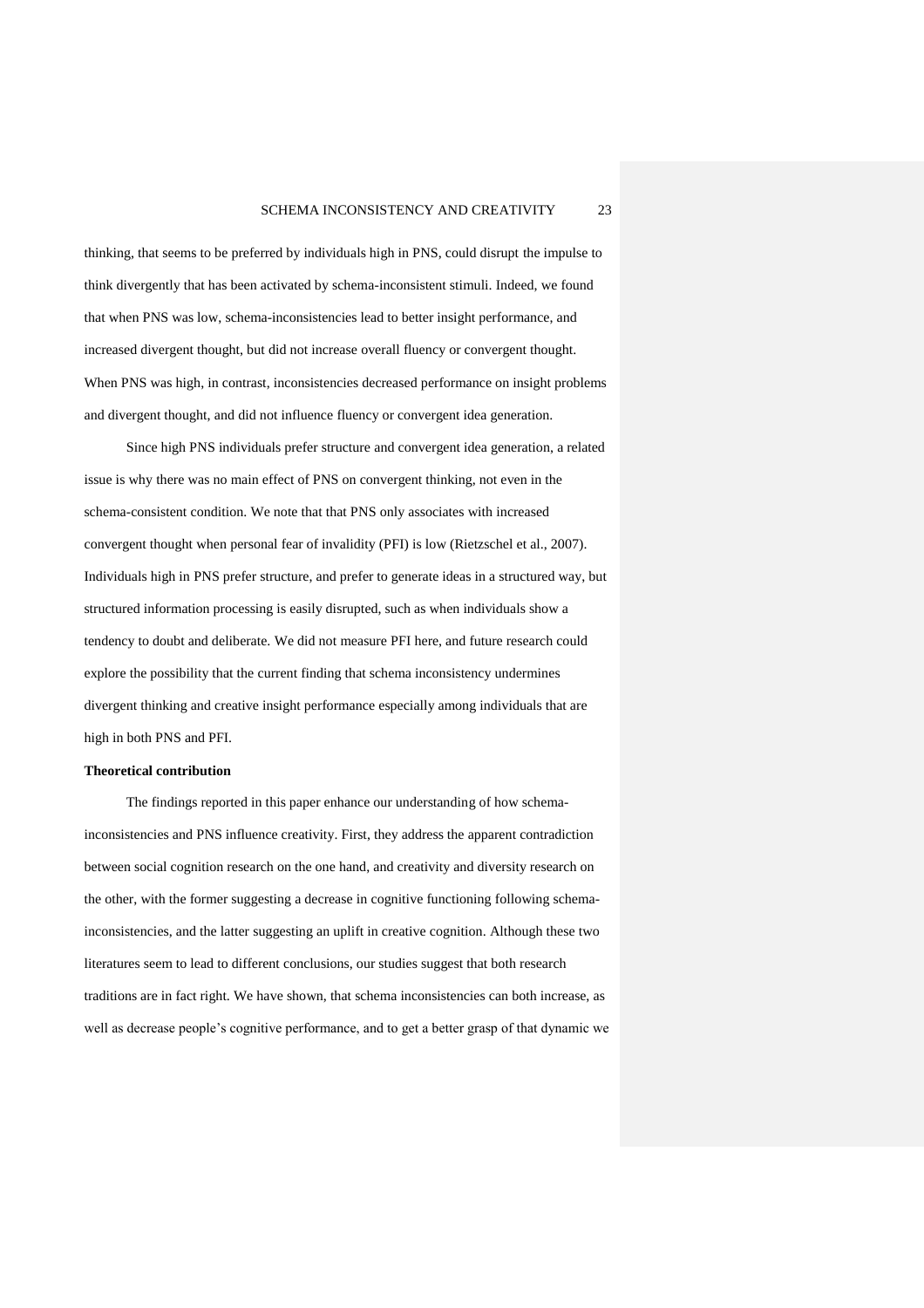need to consider individual differences. It would be good if future studies explored whether situationally induced need for structure (e.g., manipulated via time pressure) has the same effect.

Second, our study highlights the importance of a more fine-tuned understanding of the various processes that underlie performance. Specifically, in Study 2 we showed that uplifts and detriments to performance in the face of schema-inconsistencies are specific to divergent thought, but not ideational fluency or convergent thinking. This means that inconsistencies do not increase peoples' motivation or the speed with which people generate ideas (fluency), and that they do not make people think in a more careful, step-by step manner (convergent thinking). Instead, inconsistencies lead people to think 'out of the box' – consider many categories and switch between them rapidly – when PNS is low. Considering this process – divergent thinking – allows us to make predictions beyond creativity research. For instance, divergent thinking benefits creativity. However, one could also imagine that it would not be helpful, and could even be detrimental, on tasks that require a careful step-by-step approach, such as intelligence tasks that capitalize on analytical and deductive reasoning. It would be useful for future studies on the link between inconsistencies and cognitive performance to explore such fine-tuned process questions.

Lastly, our research extends past work on the role of PNS in creative endeavors. Specifically, from past research we know that people high in PNS are not that creative, unless they can achieve creativity via deeply exploring a narrow set of semantic categories. However, even this occurs under a limited set of circumstances. High PNS is associated with originality (via convergent thought) only when individuals are not concerned about getting things wrong (low PFI). In addition, several environmental variables can hinder their performance: people high in PNS are less motivated and less satisfied with their work in the absence of close monitoring and clear role definitions (Rietzschel, Slijkhuis & Van Yperen,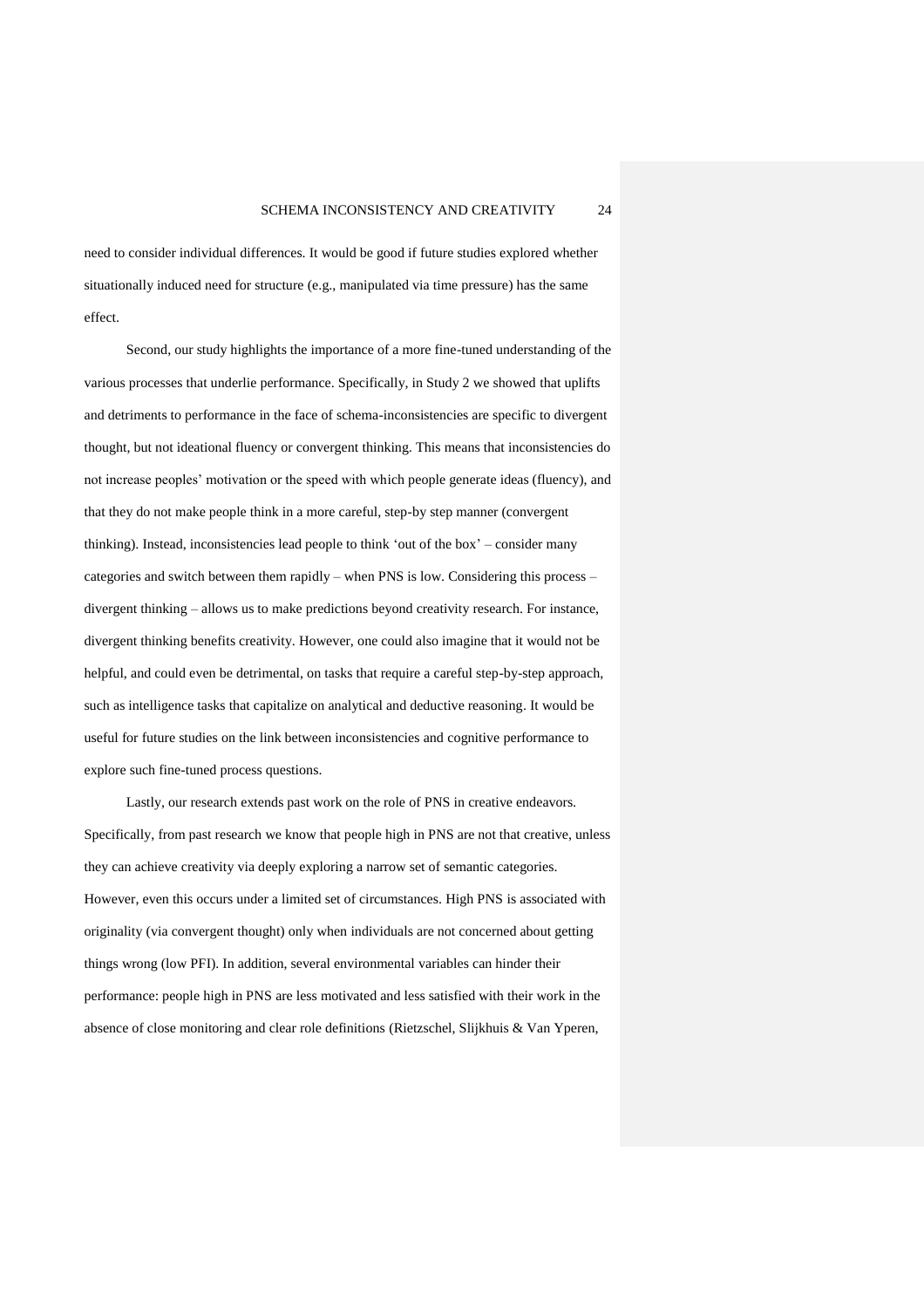2013), and they tend to assume work strategies that are not conducive to achieving divergent thinking and creativity (Slijkhuis, 2012). Individuals low in PNS, on the other hand, display more creativity directly as a function of decreased structure in the environment: they are more creative and innovative given informational, rather than controlling performance feedback (Rietzschel, Slijkhuis, & Van Yperen, 2013; Slijkhuis, Rietzschel, & Van Yperen, 2013), and in the absence of close monitoring (Rietzschel et al, 2013). For these individuals the additional advantage is that they are not overly attached to rules and structure, allowing them for more freedom in divergent idea generation (Slijkhuis, 2012).

Extending those findings further, we have shown that in the presence of schemataviolation PNS is detrimental to divergent thinking and creativity, while in the presence of schema-confirming information PNS is unrelated to either of those measures (including convergent thought). This observation contributes to the PNS discussion in two important ways. First, it extends support for the notion that low PNS individuals have, in general, a harder time generating ideas: environmental variables that disrupt structure (i.e., the schemainconsistent prime in our experiment) tend to undermine their divergent and creative performance, but environmental variables that provide structure (i.e., the schema-consistent prime) are not in themselves sufficient to elicit convergent thought. Second, it suggests that for optimal performance of both low and high PNS people, there needs to be a fit between individual differences and the environment. Environments that provide consistency, clarity, and predictability of roles, and that in addition decrease peoples' fear of invalidity, could be, according to what we currently know, optimal for individuals high PNS. Predictability and lowered fear of invalidity would allow such individuals to get at creative answers via convergent, persistent information processing (also see Dual Pathway to Creativity Model; De Dreu et al., 2008; Nijstad et al., 2010). Environments that provide autonomy and inspire non-schematic thinking, on the other hand, should be optimal for fostering divergent thought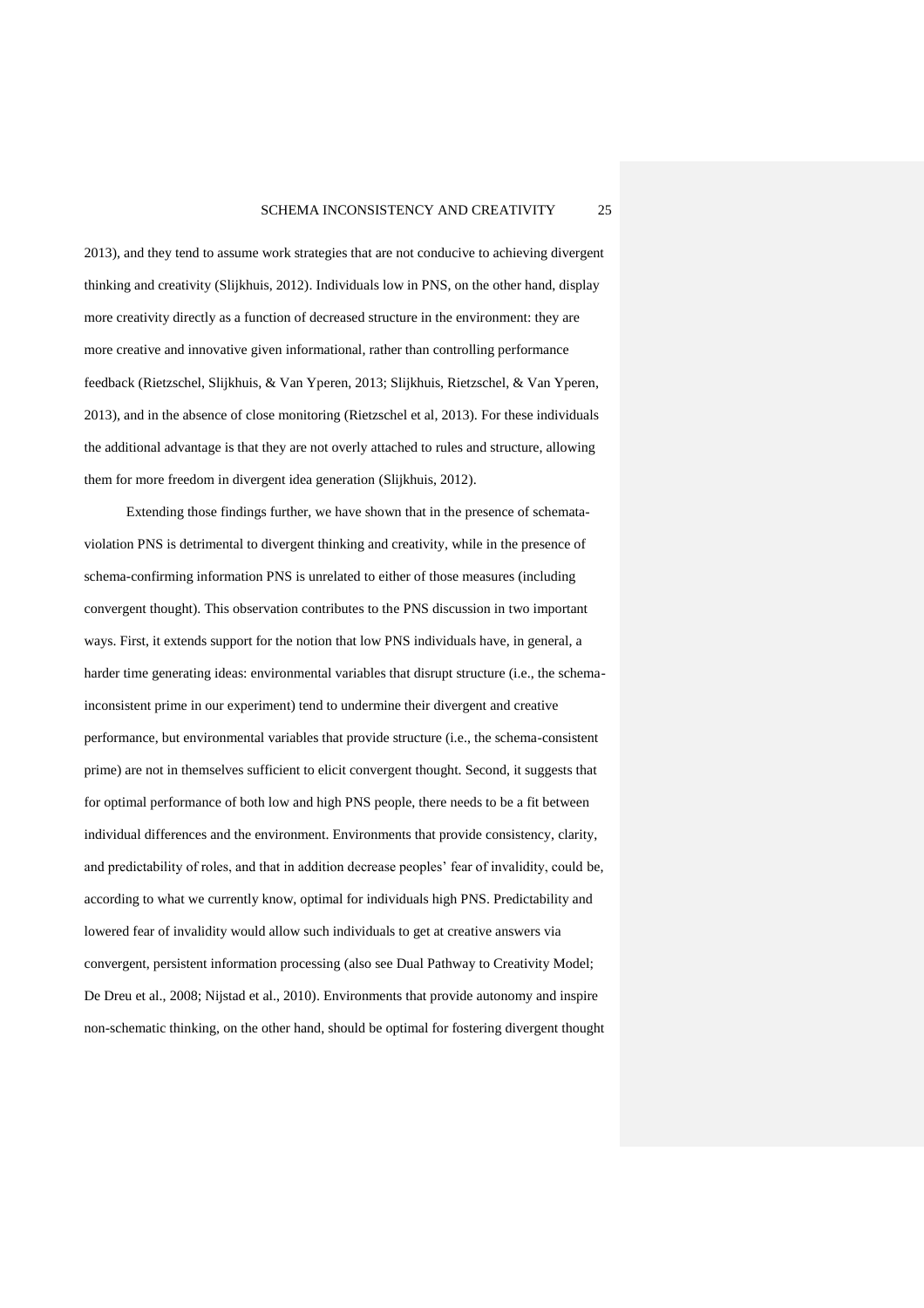and original ideas in individuals low in PNS. However a mismatch between people's levels of PNS, and the amount of structure in the environment, would likely disrupt the idea generation process, as we have observed in the case of high PNS individuals exposed to inconsistencies.

## **Practical Implications**

On an applied level, our findings speak to researchers and practitioners interested in the different ways and conditions that foster superior creativity. As representatives of this field have uncovered, creativity can be fostered when peoples' beliefs about the laws of physics are challenged (Ritter et al., 2012), when individuals adapt new cultural norms (Leung & Chiu, 2010; Maddux, Adam, & Galinsky, 2010), or when they are compelled to embrace paradoxical (i.e., inconsistent) mental frames (Miron-Spektor et al., 2011; Wan & Chiu, 2002). Our findings suggest that such effects are contingent upon individual differences and that in people high in need for structure schema-inconsistencies may backfire, paradoxically, decreasing creativity. This conclusion is essential for practitioners trying to apply empirical findings to creativity training: inconsistency can inspire creativity, but only when individuals are ready to embrace it. Dealing with motivational concerns and environmental variables that may induce a need for structure (e.g., time pressure) is an essential first step in preparing ground for the violation of expectations.

A similar implication applies to diversity theories investigating challenging diversity – social diversity characterized by cross-cutting group membership (Crisp & Turner, 2011). This research stresses how one of the key aspects of modern diversity is that it is crosscutting, i.e., it allows individuals to enter groups that they previously had no access to, leading to the erosion of diversity fault-lines. This research argued that exposure to such challenging diversity brings about not only decreased prejudice, but also generalized benefits in the form of more divergent, flexible and creative thought (Crisp & Turner, 2011; Gocłowska et al., 2013; Vasiljevic & Crisp, 2013). Our findings are in line with this idea, but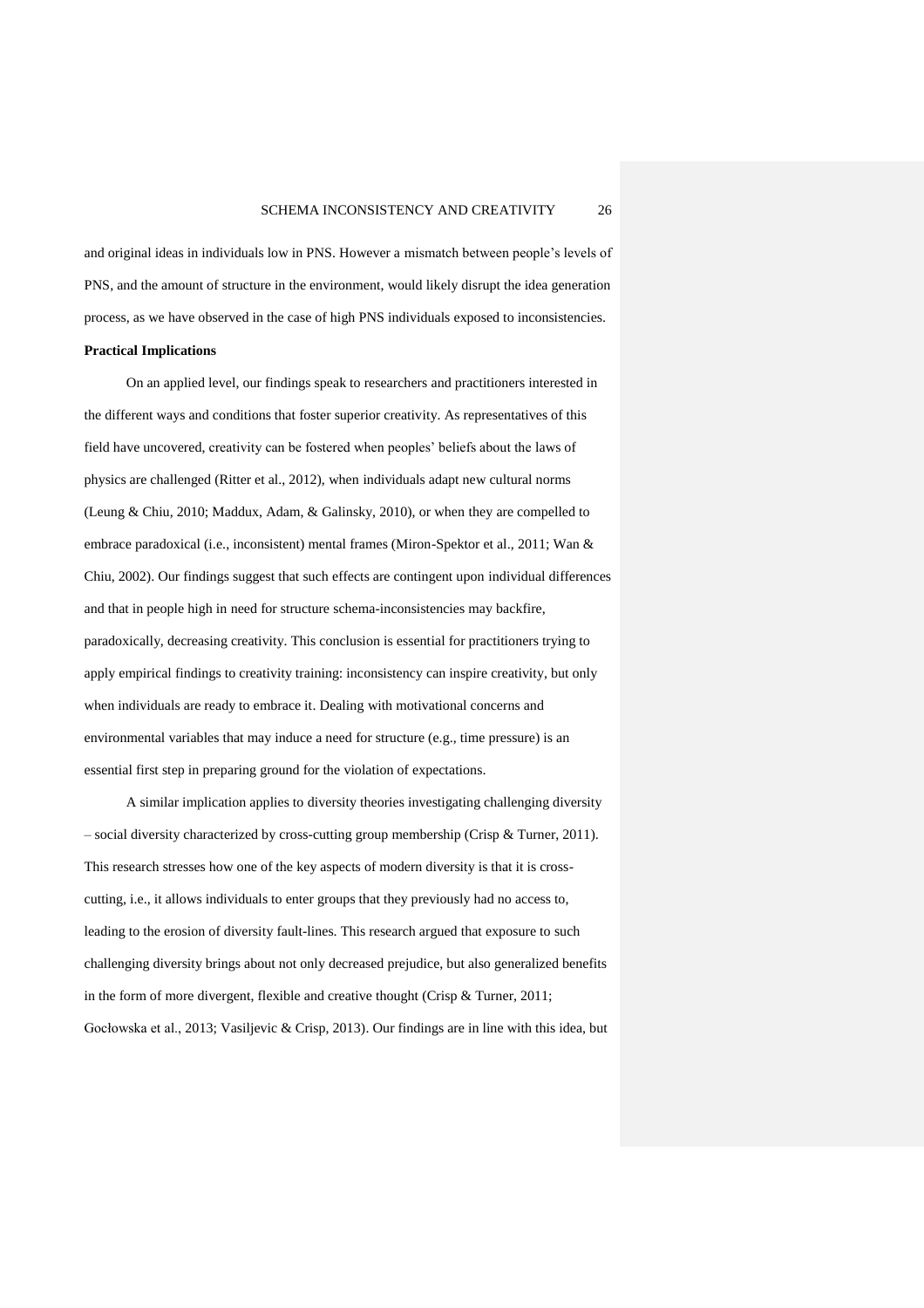with the caveat that such benefits are contingent upon need for structure. This means that observations of individuals belonging to cross-cutting groups (e.g., a Moroccan professor, a female engineer) will promote superior creativity only when perceiver's need for structure is low, rather than high. This finding can raise awareness of the optimal conditions that need to be ensured before counter-stereotypes and schema-inconsistencies are introduced.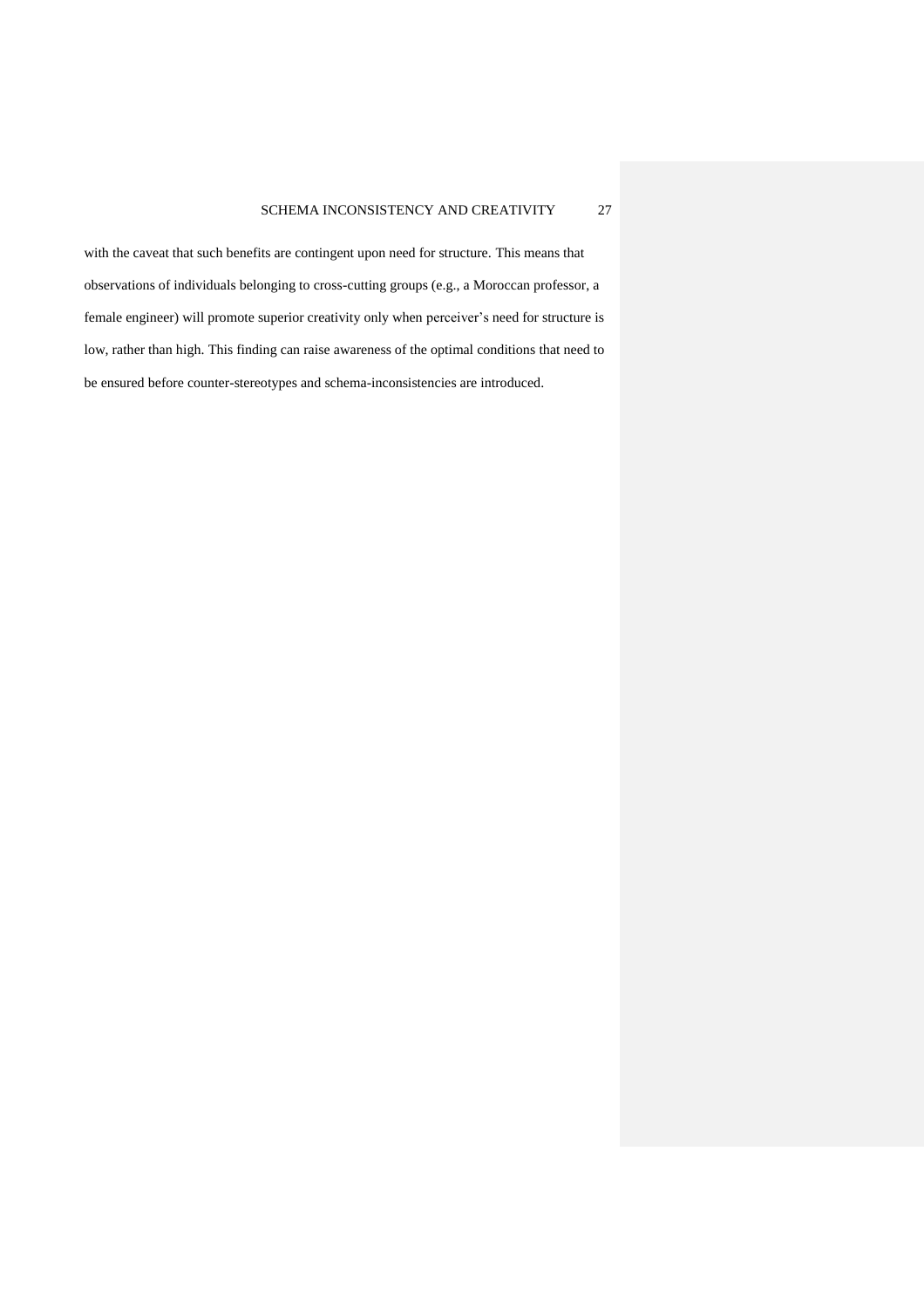## **References**

- Amabile, T. M. (1983). The social psychology of creativity: A componential conceptualization. *Journal of Personality and Social Psychology*, *45*(2), 357–376. doi:10.1037/0022-3514.45.2.357
- Baas, M., De Dreu, C. K. W., & Nijstad, B. A. (2008). A meta-analysis of 25 years of moodcreativity research: Hedonic tone, activation, or regulatory focus? *Psychological Bulletin*, *134*(6), 779–806. doi:10.1037/a0012815 10.1037/a0012815
- Baas, M., De Dreu, C. K. W., & Nijstad, B. A. (2012). Emotions that associate with uncertainty lead to structured ideation. *Emotion*, *12*(5), 1004–1014. doi:10.1037/a0027358
- Bushman, B. J., Giancola, P. R., Parrott, D. J., & Roth, R. M. (2012). Failure to consider future consequences increases the effects of alcohol on aggression. *Journal of Experimental Social Psychology*, *48*(2), 591–595. doi:10.1016/j.jesp.2011.11.013
- Crisp, R. J., & Turner, R. N. (2011). Cognitive adaptation to the experience of social and cultural diversity. *Psychological Bulletin*, *137*(2), 242–66. doi:10.1037/a0021840
- De Dreu, C. K. W., Baas, M., & Nijstad, B. A. (2008). Hedonic tone and activation level in the mood-creativity link: toward a dual pathway to creativity model. *Journal of Personality and Social Psychology*, *94*(5), 739–56. doi:10.1037/0022-3514.94.5.739
- De Dreu, C. K. W., Baas, M., Roskes, M., Sligte, D. J., Ebstein, R. P., Chew, S. H., … Shamay-Tsoory, S. G. (2013). Oxytonergic circuitry sustains and enables creative cognition in humans. *Social Cognitive and Affective Neuroscience*, 1–7. doi:10.1093/scan/nst094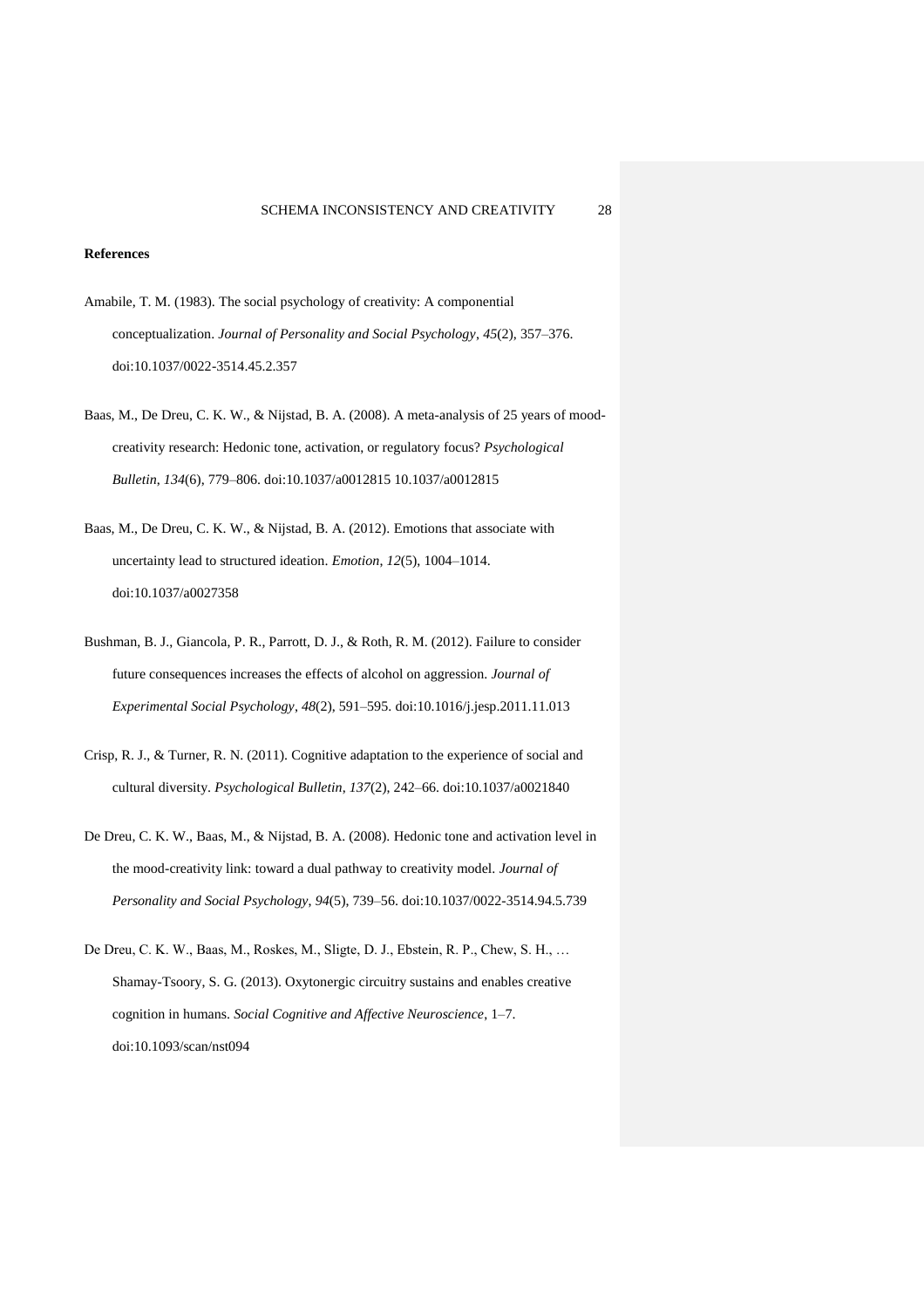- De Dreu, C. K. W., Nijstad, B. A., & Baas, M. (2010). Behavioral activation links to creativity because of increased cognitive flexibility. *Social Psychological and Personality Science*, *2*(1), 72–80. doi:10.1177/1948550610381789
- Dijksterhuis, A., & Meurs, T. (2006). Where creativity resides: The generative power of unconscious thought. *Consciousness and Cognition*, *15*(1), 135–146. doi:doi:10.1016/j.concog.2005.04.007
- Förster, J., Friedman, R. S., Butterbach, E. B., & Sassenberg, K. (2005). Automatic effects of deviancy cues on creative cognition. *European Journal of Social Psychology*, *35*(3), 345–359. doi:10.1002/ejsp.253
- Gocłowska, M. A., & Crisp, R. J. (2013). On counter-stereotypes and creative cognition: When interventions for reducing prejudice can boost divergent thinking. *Thinking Skills and Creativity*, *8*, 72–79. doi:10.1016/j.tsc.2012.07.001
- Gocłowska, M. A., Crisp, R. J., & Labuschagne, K. (2013). Can counter-stereotypes boost flexible thinking? *Group Processes & Intergroup Relations*, *16*(2), 217–231. doi:10.1177/1368430212445076
- Harkins, S. G. (2006). Mere effort as the mediator of the evaluation-performance relationship. *Journal of Personality and Social Psychology*, *91*(3), 436–55. doi:10.1037/0022-3514.91.3.436
- Hayes, A. F. (2013). *Introduction to Mediation, Moderation, and Conditional Process Analysis*. New York & London: The Guilford Press.

**Formatted:** Italian (Italy)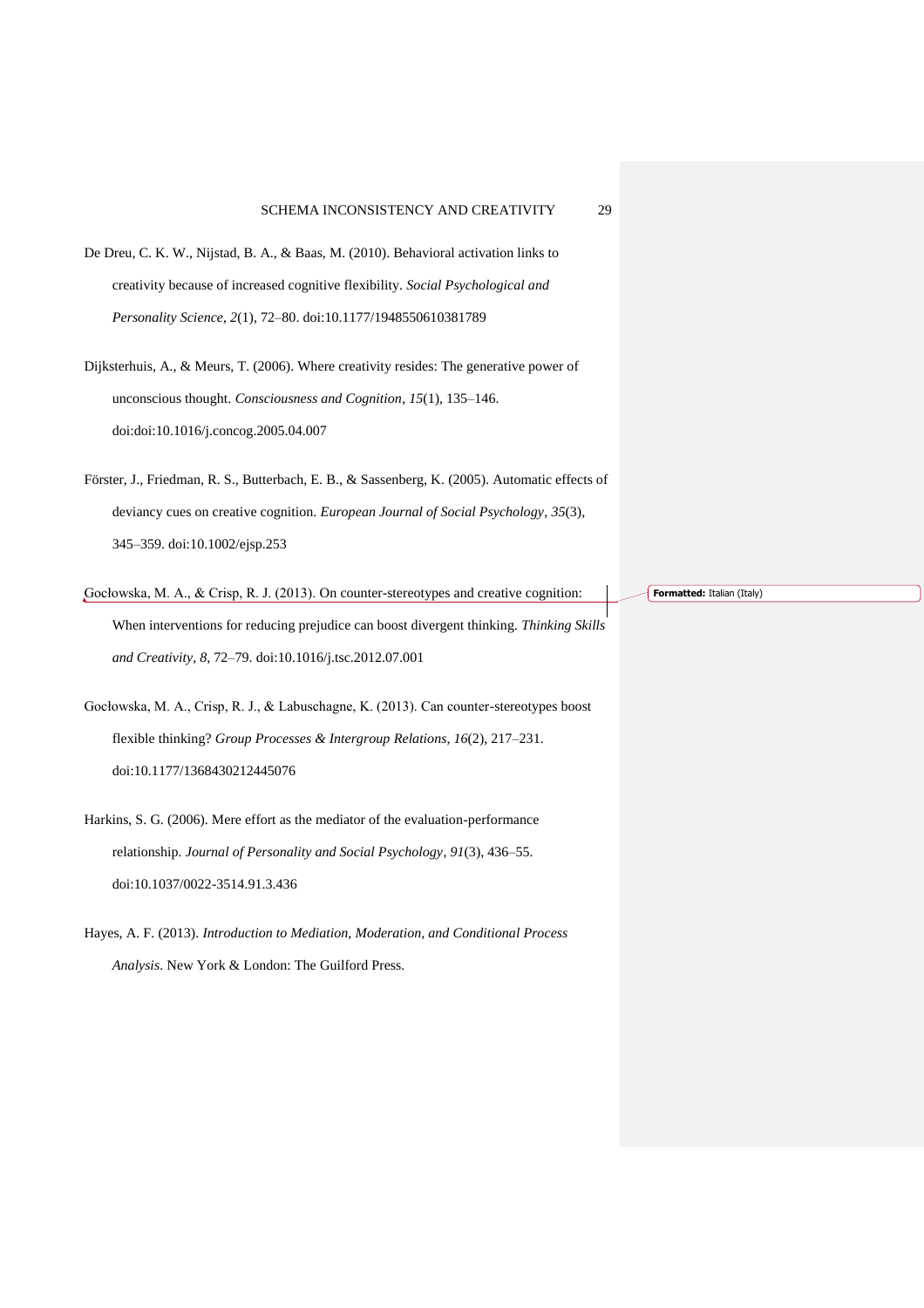- Hutter, R. R. C., & Crisp, R. J. (2005). The composition of category conjunctions. *Personality and Social Psychology Bulletin*, *31*(5), 647–657. doi:10.1177/0146167204271575
- Kounios, J., Frymiare, J. L., Bowden, E. M., Fleck, J. I., Subramaniam, K., Parrish, T. B., & Jung-Beeman, M. (2006). Subsequent solution by sudden insight. *Psychological Science*, *17*(10), 882–890.
- Kruglanski, A. W., & Shteynberg, G. (2012). Cognitive consistency as means to an end. How subjective logic affords knowledge. In B. Gawronski & F. Strack (Eds.), *Cognitive consistency: A unifying concept in social psychology* (pp. 245–264). New York: Guilford Press.
- Leicht, C., Crisp, R. J., & Randsley de Moura, G. (2013). Need for structure predicts leadership preference. *Group Dynamics: Theory, Research, and Practice*, *17*(1), 53–66. doi:10.1037/a0031476
- Leung, A. K.-Y., & Chiu, C.-Y.-Y. (2010). Multicultural experience, idea receptiveness, and creativity. *Journal of Cross-Cultural Psychology*, *41*(5-6), 723–741. doi:10.1177/0022022110361707
- Maddux, W. W., Adam, H., & Galinsky, A. D. (2010). When in Rome ... Learn why the Romans do what they do: how multicultural learning experiences facilitate creativity. *Personality & Social Psychology Bulletin*, *36*(6), 731–41. doi:10.1177/0146167210367786
- Marsh, R. L., Ward, T. B., & Landau, J. D. (1999). The inadvertent use of prior knowledge in a generative cognitive task. *Memory & Cognition*, *27*(1), 94–105.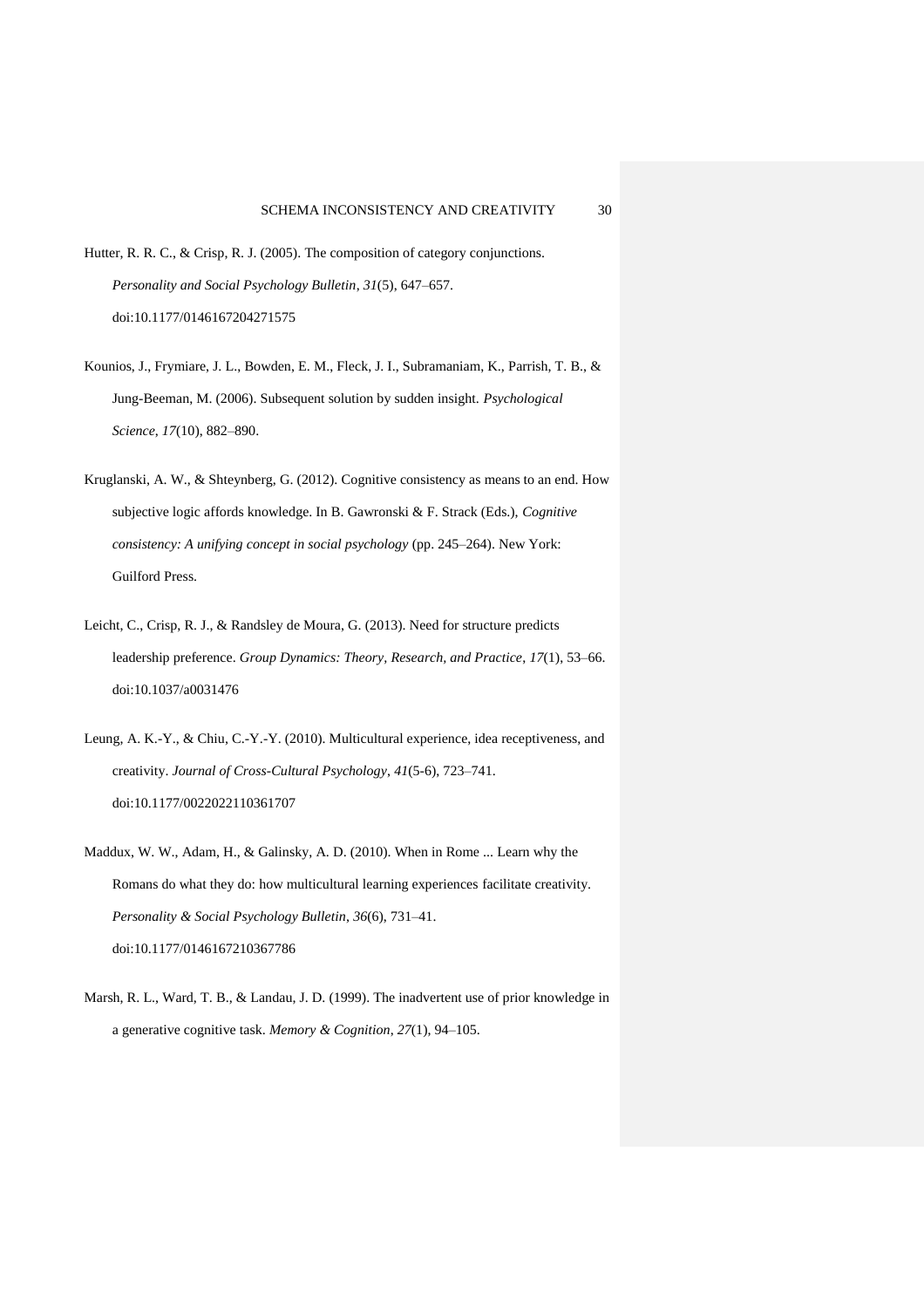- Mayer, J. D., & Gaschke, Y. N. (1988). The experience and meta-experience of mood. *Journal of Personality and Social Psychology*, *55*(1), 102–111. doi:10.1037/0022- 3514.55.1.102
- Mendes, W. B., Blascovich, J., Hunter, S. B., Lickel, B., & Jost, J. T. (2007). Threatened by the unexpected: physiological responses during social interactions with expectancyviolating partners. *Journal of Personality and Social Psychology*, *92*(4), 698–716. doi:10.1037/0022-3514.92.4.698
- Miron-Spektor, E., Gino, F., & Argote, L. (2011). Paradoxical frames and creative sparks: Enhancing individual creativity through conflict and integration. *Organizational Behavior and Human Decision Processes*, *116*(2), 229–240. doi:10.1016/j.obhdp.2011.03.006
- Neuberg, S. L., & Newsom, J. T. (1993). Personal need for structure: Individual differences in the desire for simpler structure. *Journal of Personality and Social Psychology*, *65*(1), 113–131. doi:10.1037/0022-3514.65.1.113
- Nijstad, B. A., De Dreu, C. K. W., & Rietzschel, E. F. (2010). The dual pathway to creativity model: Creative ideation as a function of flexibility and persistence. *European Review of Social Psychology*, *21*(1), 37–41.
- Oppenheimer, D. M., Meyvis, T., & Davidenko, N. (2009). Instructional manipulation checks: Detecting satisficing to increase statistical power. *Journal of Experimental Social Psychology*, *45*(4), 867–872. doi:10.1016/j.jesp.2009.03.009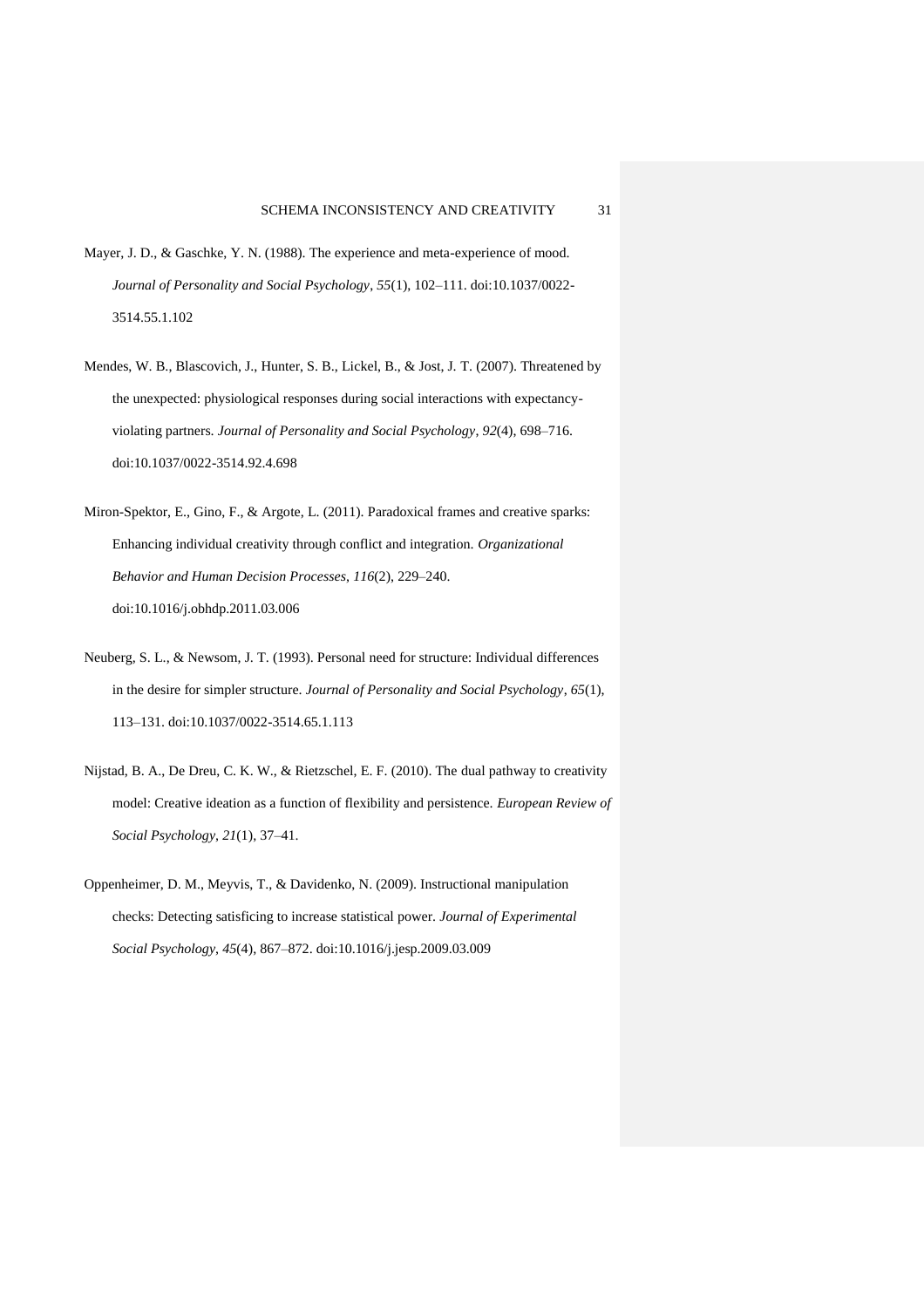- Porath, C. L., & Erez, A. (2009). Overlooked but not untouched: How rudeness reduces onlookers' performance on routine and creative tasks. *Organizational Behavior and Human Decision Processes*, *109*(1), 29–44. doi:10.1016/j.obhdp.2009.01.003
- Reiter-Palmon, R., Mumford, M. D., O'Connor Boes, J., & Runco, M. A. (1997). Problem construction and creativity: The role of ability, cue consistency, and active processing. *Creativity Research Journal*, *10*(1), 9–23.
- Rietzschel, E. F., De Dreu, C. K. W., & Nijstad, B. A. (2007). Personal need for structure and creative performance: The moderating influence of fear of invalidity. *Personality and Social Psychology Bulletin*, *33*(6), 855–866. doi:10.1177/0146167207301017
- Rietzschel, E. F., Slijkhuis, J. M., & Van Yperen, N. W. (2013). Close monitoring as a contextual stimulator: How need for structure affects the relation between close monitoring and work outcomes. *European Journal of Work and Organizational Psychology*, (June 2013), 1–11. doi:10.1080/1359432X.2012.752897
- Ritter, S. M., Damian, R. I., Simonton, D. K., Van Baaren, R. B., Strick, M., Derks, J., & Dijksterhuis, A. (2012). Diversifying experiences enhance cognitive flexibility. *Journal of Experimental Social Psychology*, *48*(4), 961–964. doi:10.1016/j.jesp.2012.02.009
- Roese, N. J., & Sherman, J. W. (2007). Expectancy. In E. T. Higgins & A. W. Kruglanski (Eds.), *Social psychology: Handbook of basic principles* (pp. 91–115). New York: Guilford Press.
- Rubin, M., Paolini, S., & Crisp, R. J. (2013). Linguistic Description Moderates the Evaluations of Counterstereotypical People. *Social Psychology*, *44*(4), 289–298. doi:10.1027/1864-9335/a000114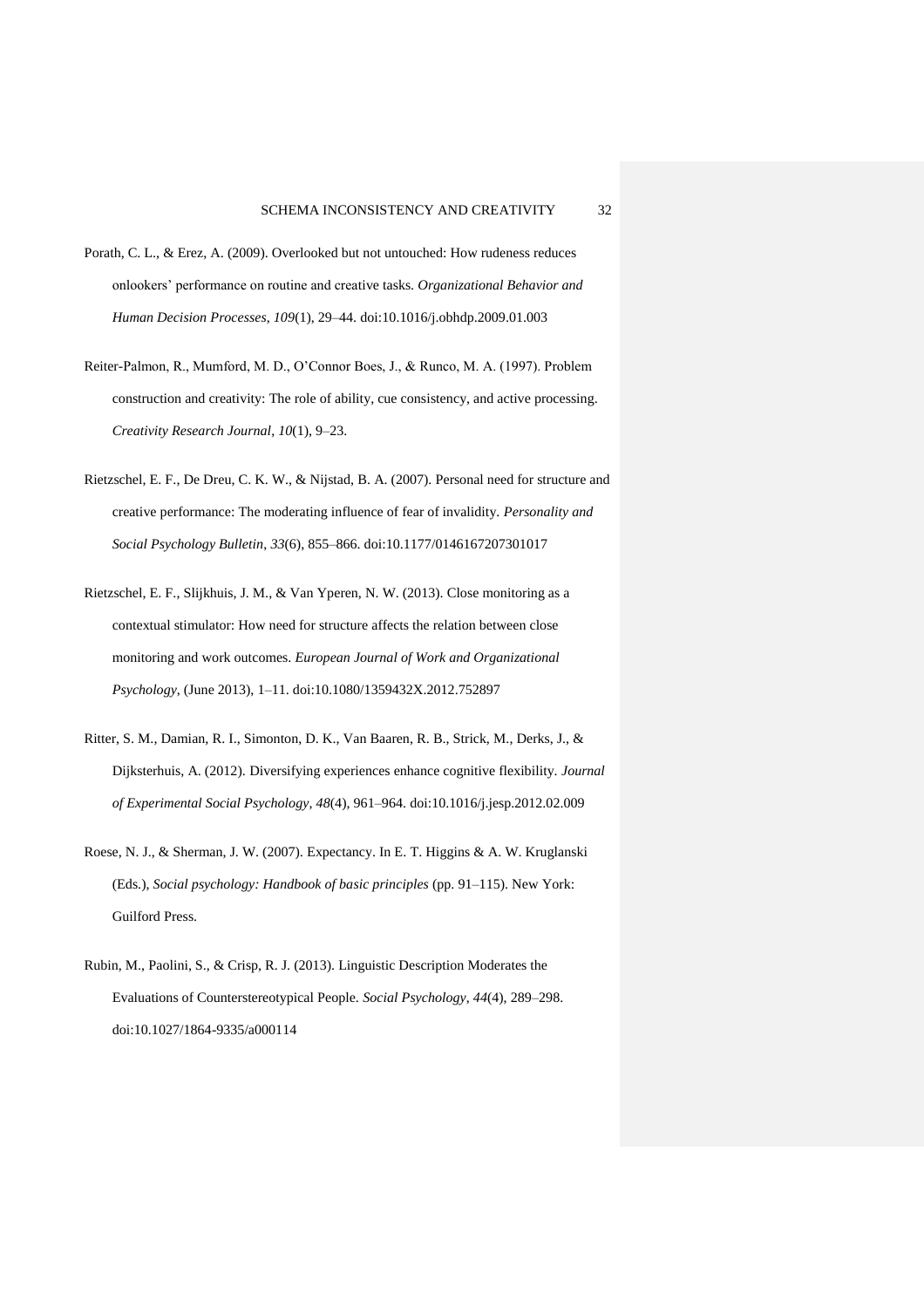- Sassenberg, K., & Moskowitz, G. B. (2005). Don't stereotype, think different! Overcoming automatic stereotype activation by mindset priming. *Journal of Experimental Social Psychology*, *41*(5), 506–514. doi:10.1016/j.jesp.2004.10.002
- Schaller, M., Boyd, C., Yohannes, J., & O'Brien, M. (1995). The prejudiced personality revisited: Personal need for structure and formation of erroneous group stereotypes. *Journal of Personality and Social Psychology*, *68*(3), 544–555. doi:10.1037//0022- 3514.68.3.544
- Slijkhuis, J. M. (2012). *A Structured Approach to Need for Structure at Work*. PhD Dissertation. Rijksuniversiteit Groeningen. Retrieved from http://dissertations.ub.rug.nl/faculties/gmw/2012/m.slijkhuis/
- Slijkhuis, J. M., Rietzschel, E. F., & Van Yperen, N. W. (2013). How evaluation and need for structure affect motivation and creativity. *European Journal of Work and Organizational Psychology*, *22*(1), 15–25. doi:10.1080/1359432X.2011.626244
- Sternberg, R. J., & Lubart, T. I. (2002). *Defying the Crowd. Cultivating Creativity in a Culture of Conformity*. Free Press.
- Tierney, P., & Farmer, S. M. (2002). Creative self-efficacy: Its potential antecedents and relationship to creative performance. *Academy of Management Journal*, *45*(6), 1137– 1148. doi:10.2307/3069429
- Vasiljevic, M., & Crisp, R. J. (2013). Tolerance by surprise: Evidence for a generalized reduction in prejudice and increased egalitarianism through novel category combination. *PLOS One*, *8*(3). doi:10.1371/journal.pone.0057106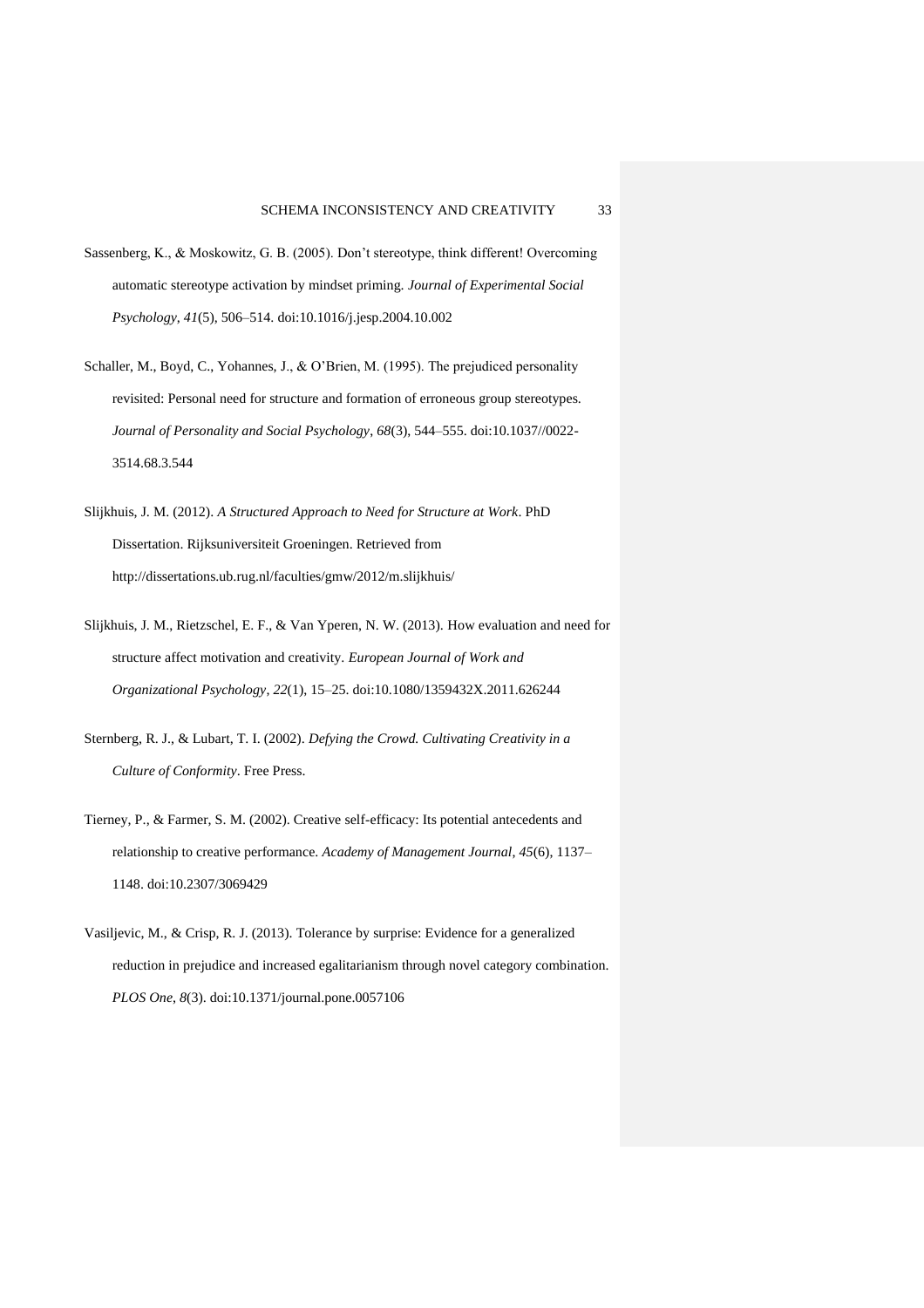Wan, W. W. N., & Chiu, C.-Y. (2002). Effects of Novel Conceptual Combination on Creativity. *The Journal of Creative Behavior*, *36*(4), 227–240. doi:10.1002/j.2162- 6057.2002.tb01066.x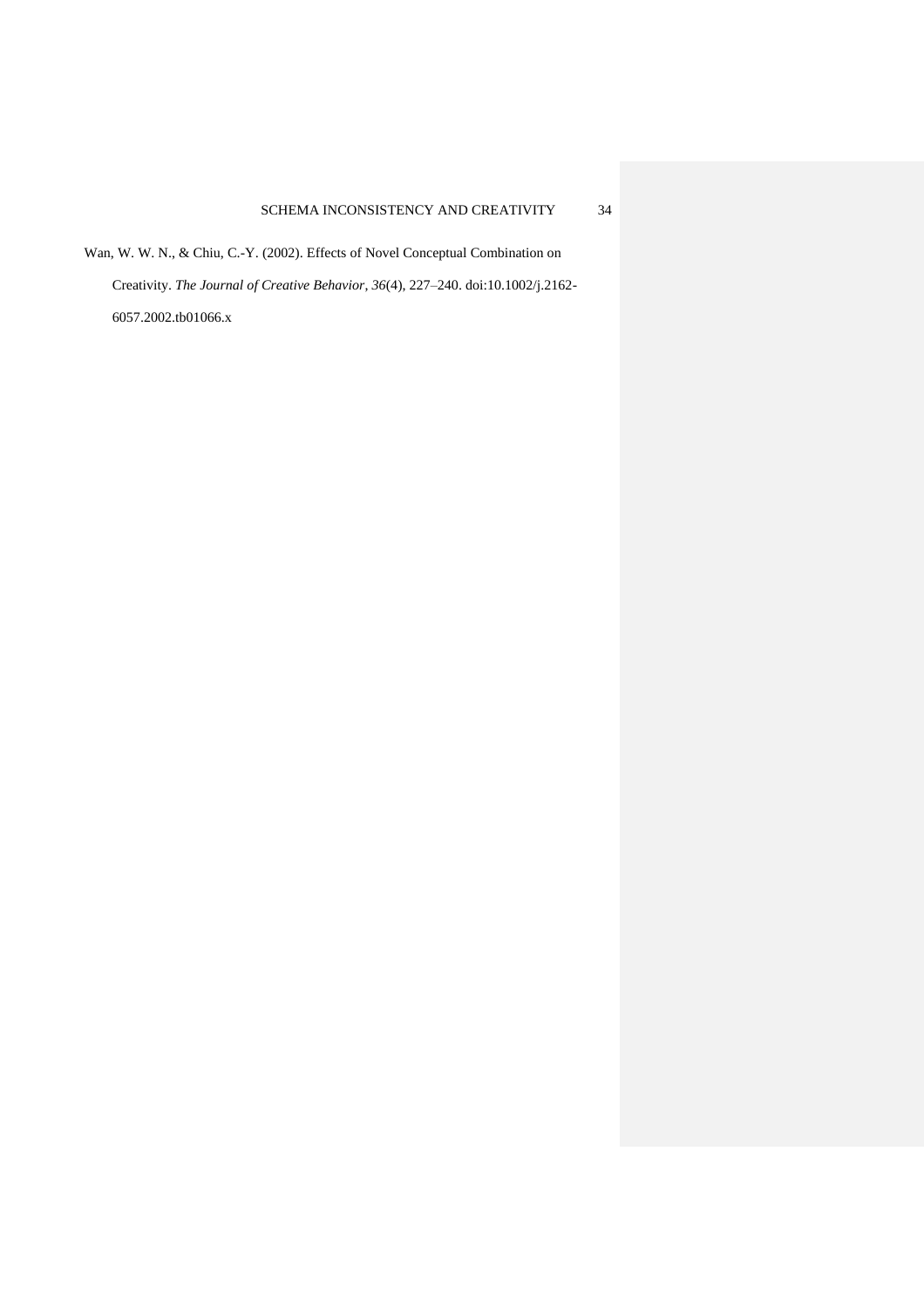Footnotes

<sup>1</sup> Online participants tend to pay less attention to experimental materials, and can sometimes search the Internet to find answers (Oppenheimer, Meyvis, & Davidenko, 2009). To eliminate such bias, we dropped participants who took extremely short (8, 10, 12 & 13 min.) and extremely long (63, 74, 78, and 441 min.) to complete the questionnaire (time  $M =$  $30.71$ ,  $SD = 14.13$ ). Inspecting the data case by case revealed that participants with extremely short responses entered nonsense words on the creativity task, and continuously pressed the same button on personality questionnaires. Including these participants, the interaction term on creative insight was significant:  $(B = -1.06, t = -2.04, p = .046)$ .

<sup>2</sup>This technique has considerable benefit over traditional pick-a-point approaches (e.g., probing the interaction at  $+/- 1SD$  from *M*, or the 10<sup>th</sup>, 50<sup>th</sup>, and 90<sup>th</sup> percentile), because it removes the need for arbitrary decisions on what constitutes "low", "medium" and "high" levels of the moderator. Instead, this method can indicate the exact point on the continuum of the moderator at which the relationship between the dependent and independent variable becomes significant. Because of this precision in establishing when given effects occur, the technique is increasingly popular (e.g., Bushman, Giancola, Parrott, & Roth, 2012).

<sup>3</sup> When we inserted the four mood states as covariates, the interaction term remained significant ( $B = -1.39$ ,  $t = -2.62$ ,  $p = .012$ ). The relationship between PNS and creativity remained significant in the inconsistent  $(B = -2.21, t = -2.43, p = .019)$ , and remained not significant in the consistent condition ( $B = 0.58$ ,  $t = 0.96$ ,  $p = .341$ ). The direction of slopes remained the same, and the cutoff values almost identical (upper cutoff = 5.29, equivalent to 1.25 *SD* above *M*, *B* = -1.55, *t* = -2.01, *p* = .050; lower cutoff = 3.24, equivalent to 0.97 *SD* below *M*,  $B = 1.32$ ,  $t = 2.01$ ,  $p = .050$ ).

<sup>4</sup> Words presented alongside the pictures were approach or avoidance related (a manipulation orthogonal to the inconsistency manipulation). This had no effects on relevant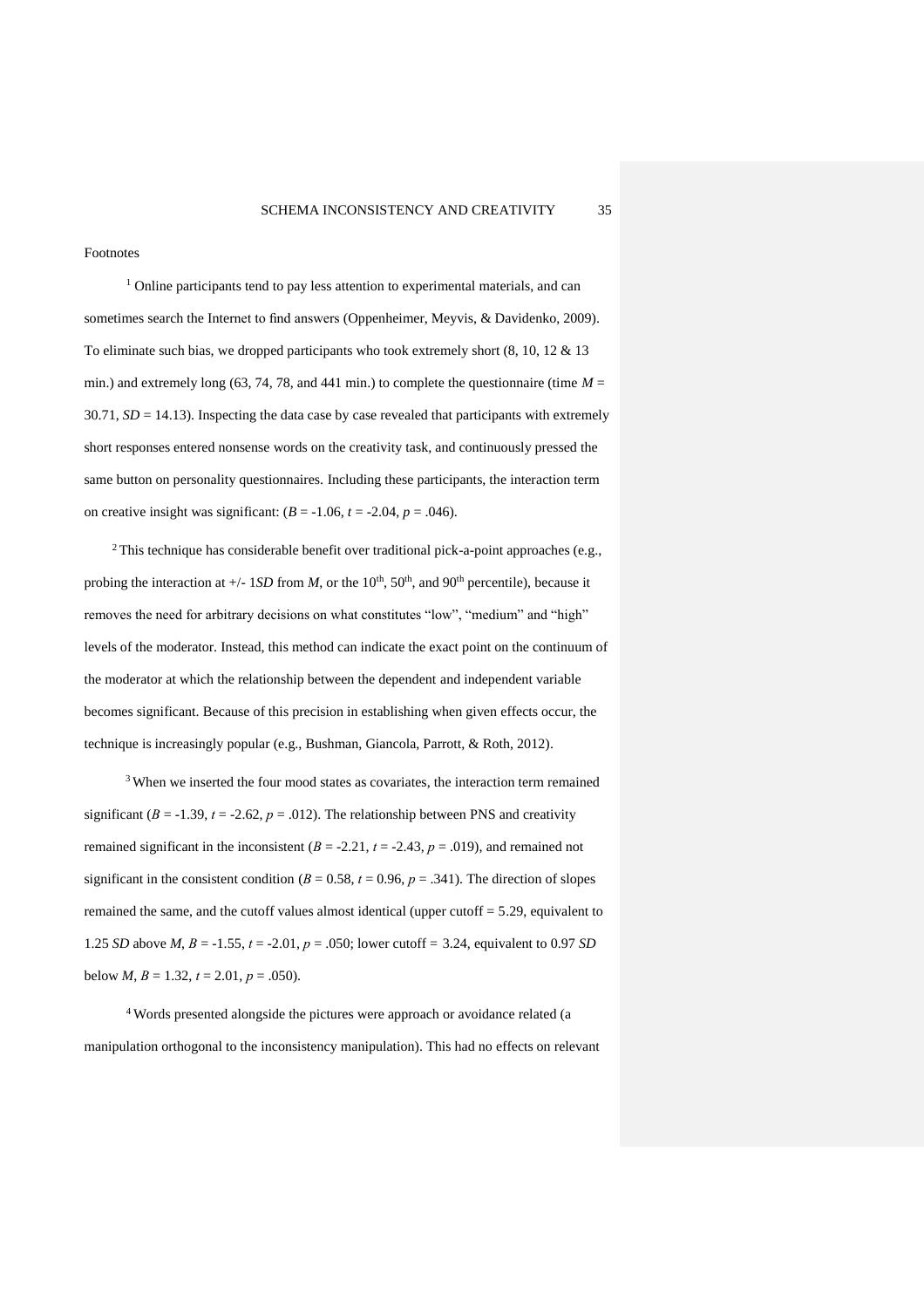manipulation checks, and did not influence flexibility, *F*s (1,77) between .06 - 1.67, all *p*s > .20). Although not further discussed, it is of note that including this manipulation in our regression models did not alter the significance of the focal results.

<sup>5</sup> Because of univariate outliers and a positively skewed distribution, repetitions, divergent, and convergent items (but not switches) were first winsorized and, when this did not improve the distribution, square root transformed (Tabachnick & Fidell, 2007, pp. 60– 116). The interaction terms reported here are significant regardless of this transformation.

<sup>6</sup> When we inserted the four mood states as covariates, the interaction term was still significant ( $B = -0.48$ ,  $t = -2.99$ ,  $p = 0.004$ ). The relationship between PNS and creativity remained significant in the inconsistent ( $B = -0.56$ ,  $t = -2.26$ ,  $p = .027$ ), and remained not significant in the consistent condition ( $B = 0.40$ ,  $t = 1.88$ ,  $p = .064$ ). Using the Johnson-Neyman regions of significance estimate, the direction of slopes remained the same and the cutoff values almost identical (upper cutoff = 4.48, equivalent to 1.30 *SD* above *M*,  $B = -0.45$ ,  $t = -1.99$ ,  $p = .050$ ; lower cutoff = 2.91, equivalent to 0.53 *SD* below *M*,  $B = 0.31$ ,  $t = 1.99$ ,  $p = 0.31$  $= .050$ ).

<sup>7</sup> When we inserted the four mood states as covariates, the interaction term was still significant ( $B = -1.98$ ,  $t = -2.92$ ,  $p = .005$ ), and the relationship between PNS and creativity remained significant in the inconsistent ( $B = -0.56$ ,  $t = -2.26$ ,  $p = .019$ ), and remained not significant in the consistent condition ( $B = 1.80$ ,  $t = 1.99$ ,  $p = .051$ ). The Johnson-Neyman regions of significance estimate revealed slopes in the same direction, and with almost identical cutoff values (upper cutoff = 4.20, equivalent to 0.97 *SD* above *M*,  $B = -1.63$ ,  $t = -1$ 1.99, *p* = .050; lower cutoff = 2.61, equivalent to 0.87 *SD* below *M*, *B* = 1.51, *t* = 1.99, *p* = .050).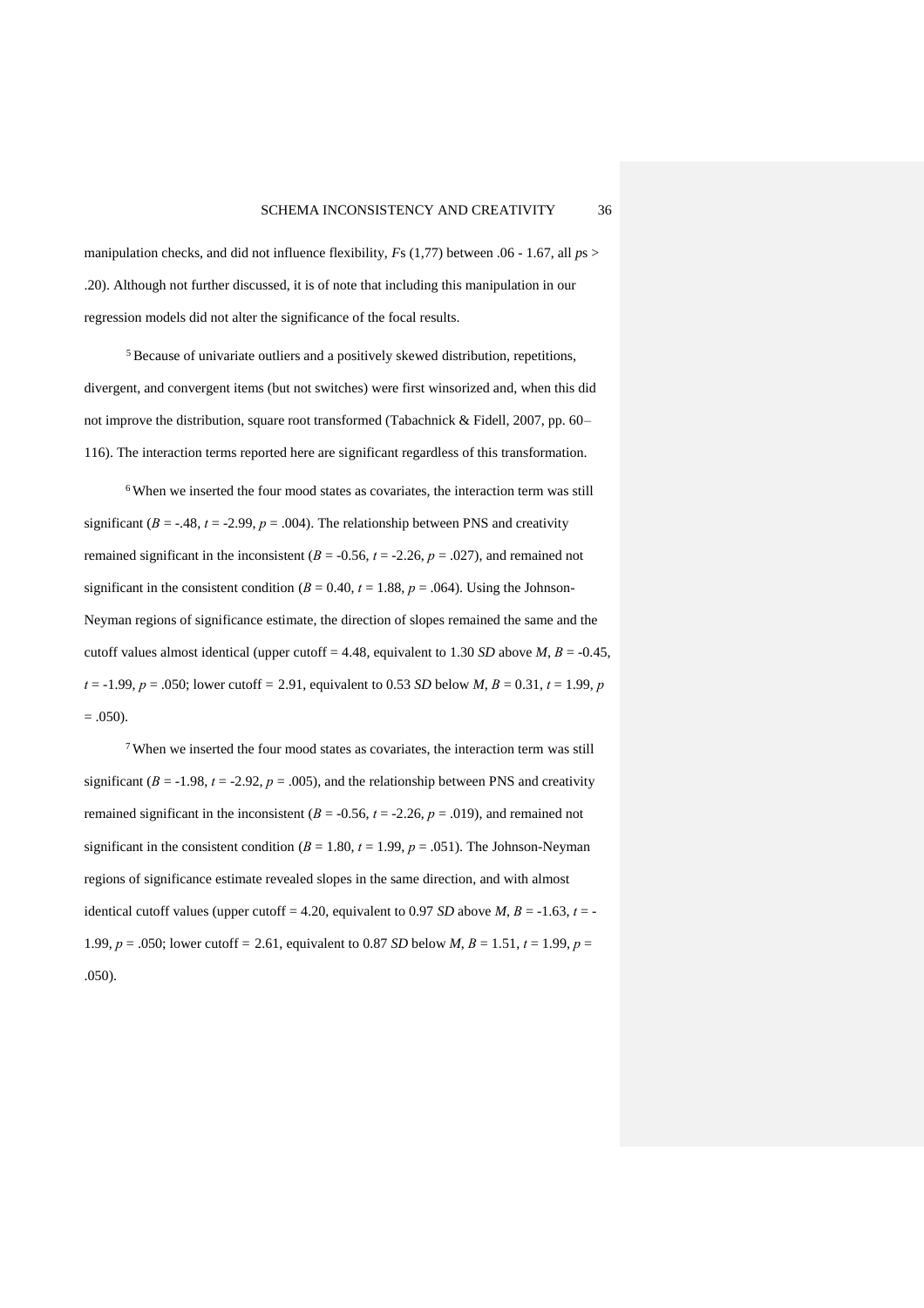

Figure 1. Whether schema-inconsistency increases (or decreases) creativity depends on PNS. At higher PNS schema-inconsistency decreases insight performance, divergent items, and switches. At lower PNS schema-inconsistency increases creative insight performance, divergent items, and switches. PNS is negatively associated with creativity in the inconsistent condition, but the positive association in the consistent condition is not significant. Note the differences in PNS measurement in Study 1 (scale 1-7) and Study 2 (scale 1-6).